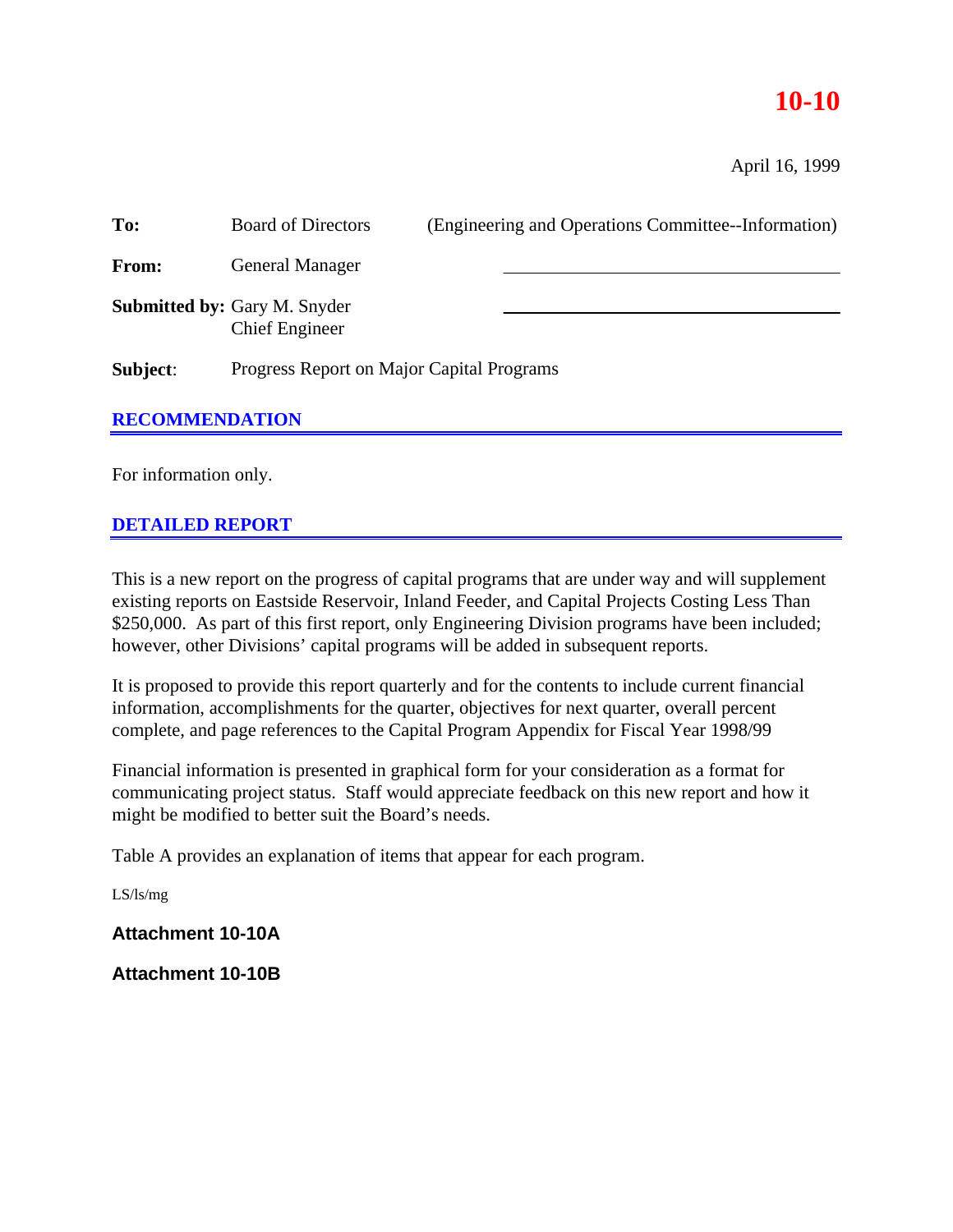# **Attachment 10-10A**

# **Table A Description of Progress Information**

| <b>Item</b>                | <b>Description</b>                                                                                                                                                                                                                                                                                                                                                                                                                                          |
|----------------------------|-------------------------------------------------------------------------------------------------------------------------------------------------------------------------------------------------------------------------------------------------------------------------------------------------------------------------------------------------------------------------------------------------------------------------------------------------------------|
| <b>Original Budget</b>     | The total program estimate of cost from inception to completion<br>of a program when the program is first included in the Capital<br>Program Appendix. (Typically, this amount is a preliminary<br>estimate that is prepared before any design, geotechnical and/or<br>value engineering work has been performed.) For existing<br>programs, it is the total program estimate that was included in<br>the Capital Program Appendix for Fiscal Year 1998/99. |
| <b>Revised Budget</b>      | A revised total program estimate that has appeared in a Board<br>letter's financial statement and is based on a change in project<br>scope or increased understanding as a result of further<br>development of the program.                                                                                                                                                                                                                                 |
| Projected Cost             | The estimate of total project costs based on current scope and<br>progress of the project.                                                                                                                                                                                                                                                                                                                                                                  |
| <b>Appropriated Amount</b> | Current total amount of expenditures the General Manager is<br>authorized to spend on a program.                                                                                                                                                                                                                                                                                                                                                            |
| Program Finish             | The fiscal year in which the program will be completed,<br>according to the current schedule.                                                                                                                                                                                                                                                                                                                                                               |
| <b>Percent Complete</b>    | The percent of work completed.                                                                                                                                                                                                                                                                                                                                                                                                                              |
| Capital Program No.        | A number that uniquely identifies the program.                                                                                                                                                                                                                                                                                                                                                                                                              |
| Capital Program Page No.   | The page in which the program can be found in the Capital<br>Program Appendix for Fiscal Year 1998/99.                                                                                                                                                                                                                                                                                                                                                      |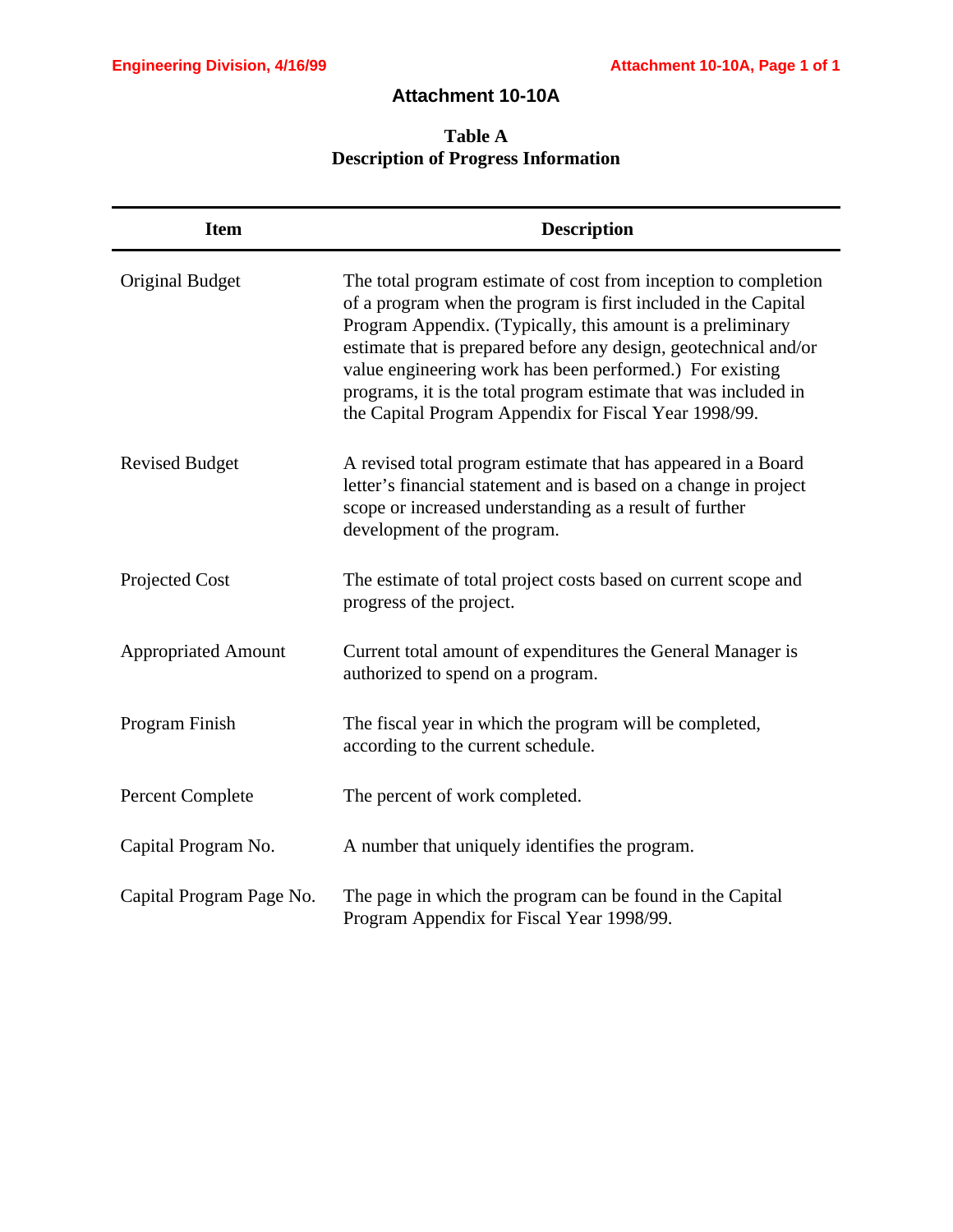



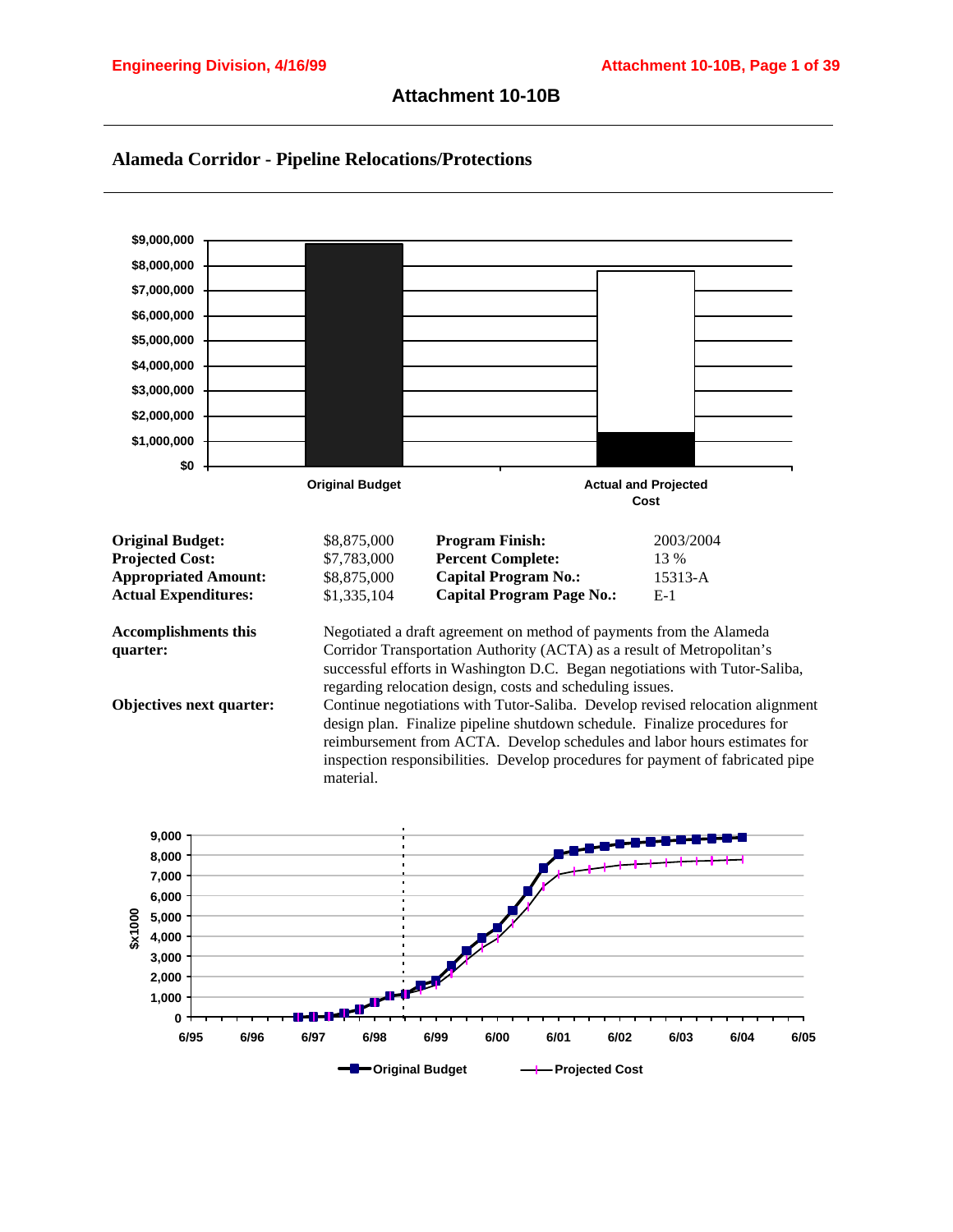

#### **All Facilities - Inspection and Replacement of Critical Vacuum Valves**

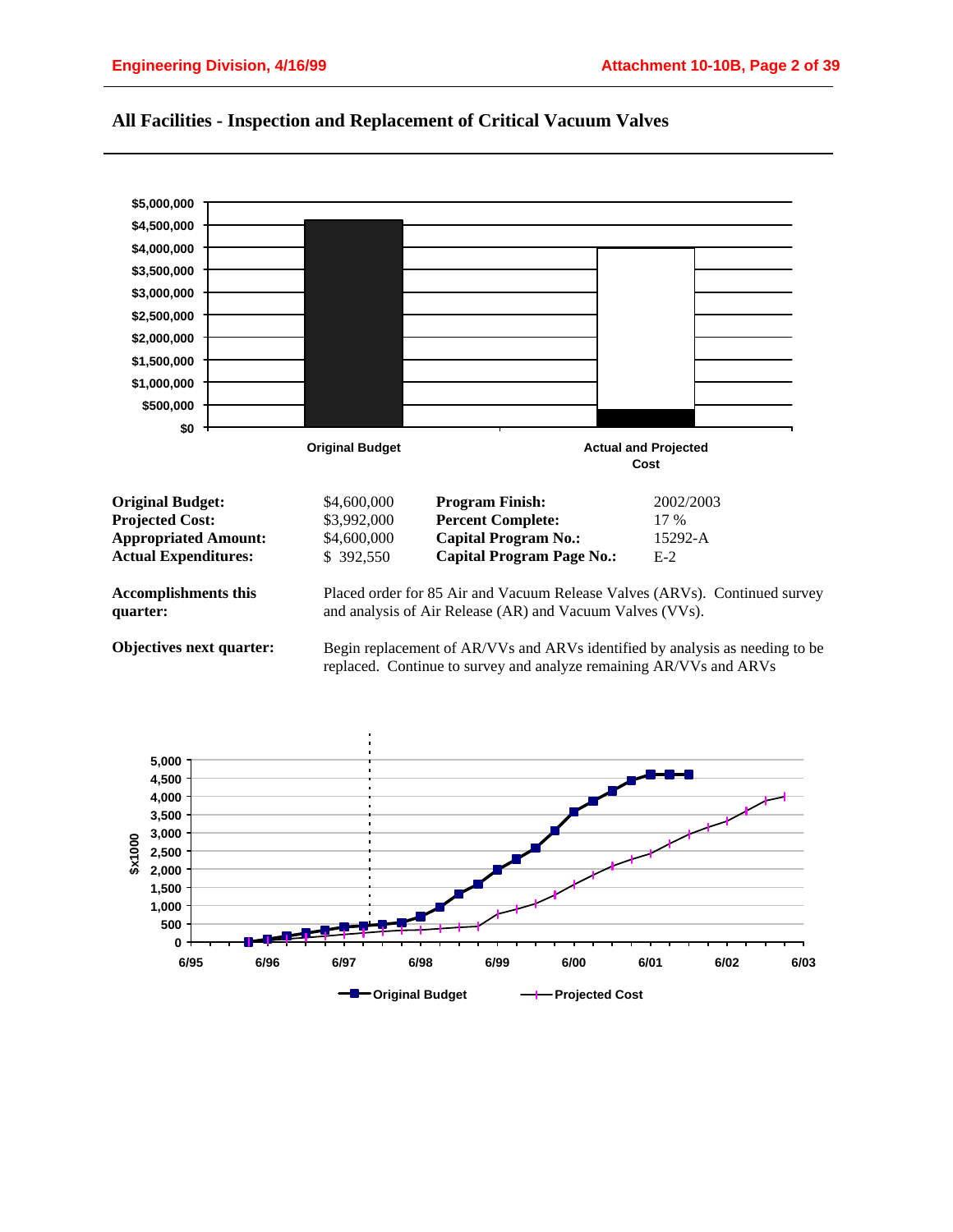

## **Assess the Condition of Metropolitan's Prestressed Concrete Cylinder Pipe**

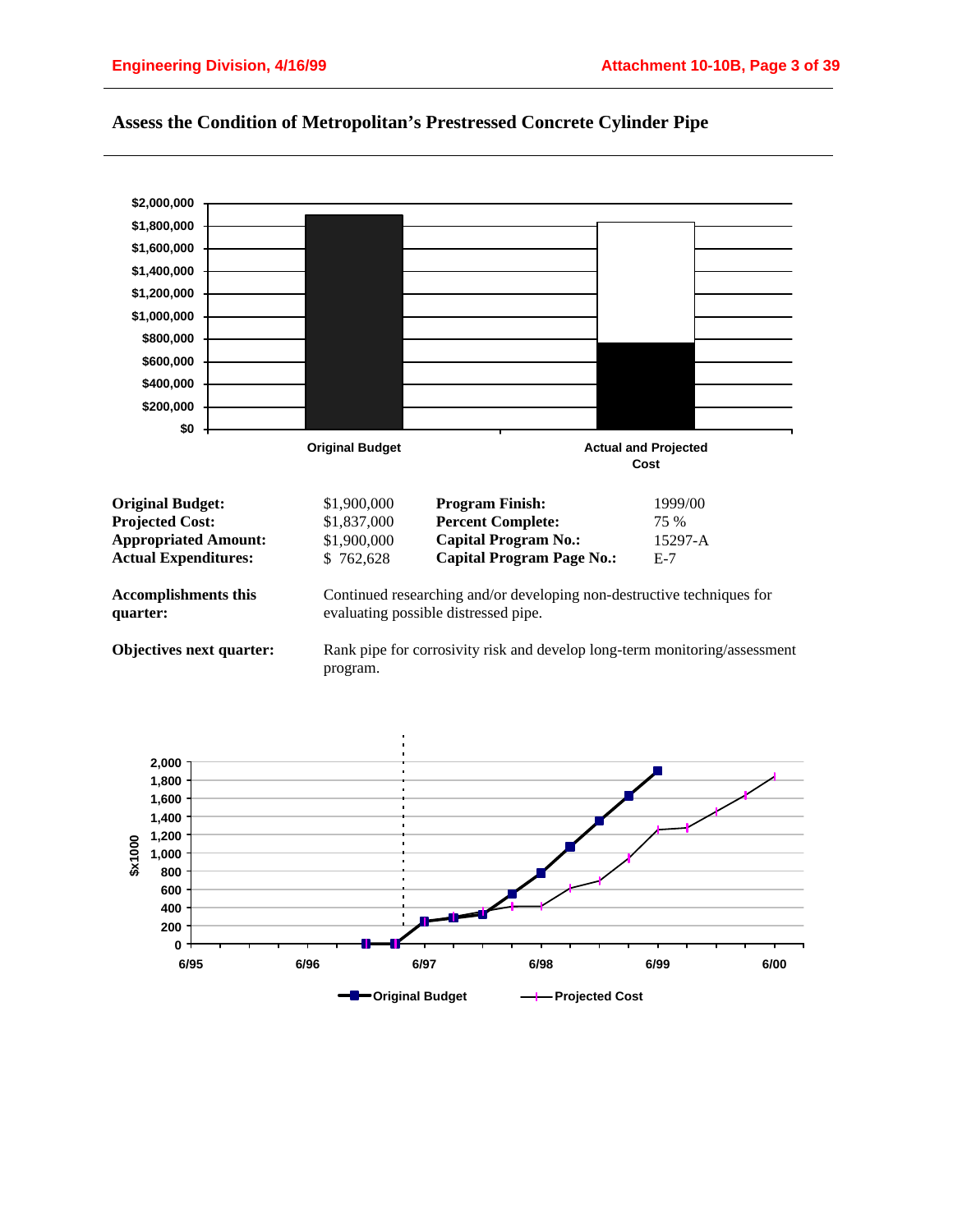### **Asset Management System**

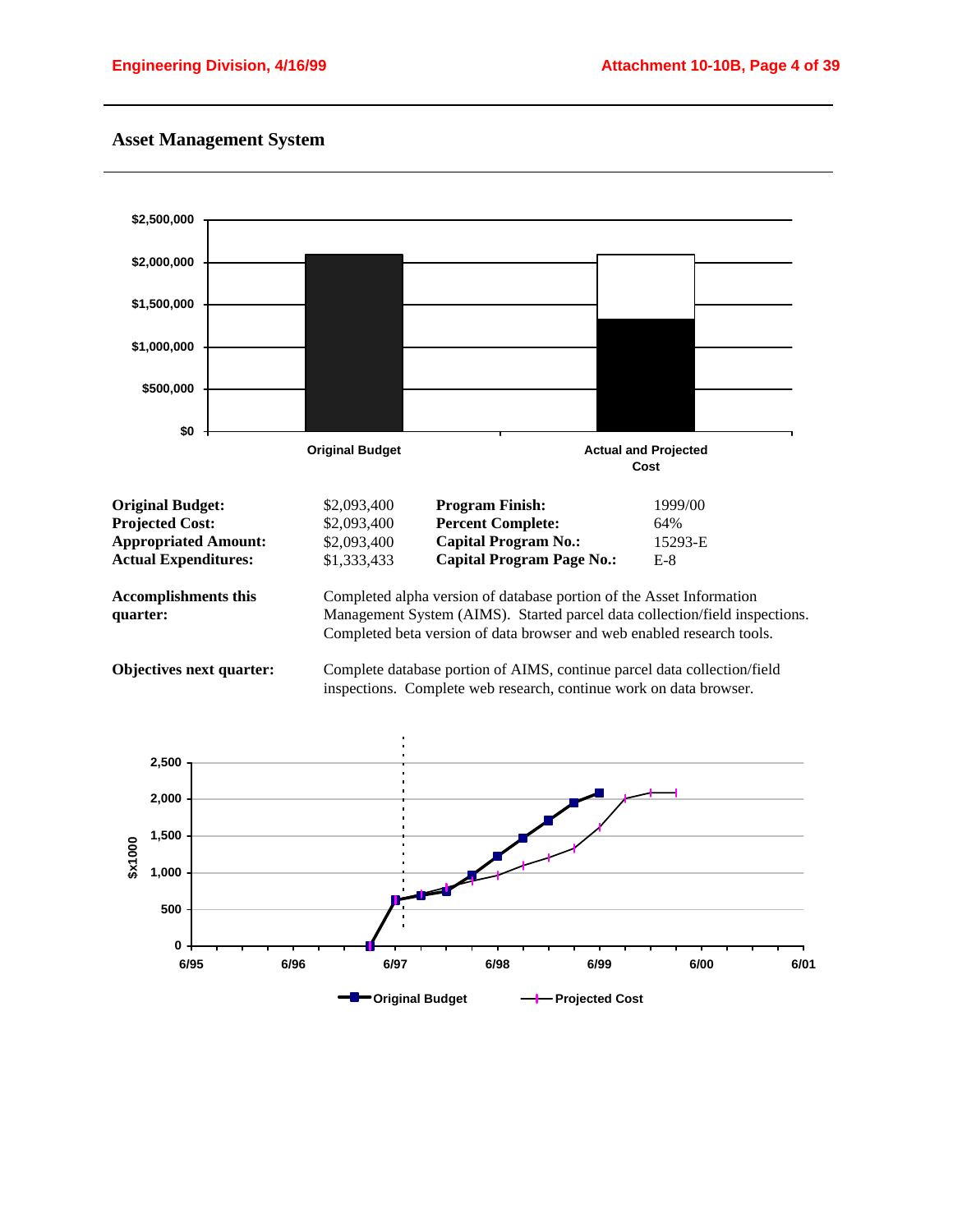#### **Black Metal Mountain - Develop Communication Site**



\*Program was out-of-budget and program estimate was reflected in Board Action No. 1 ( Nov. 97 )

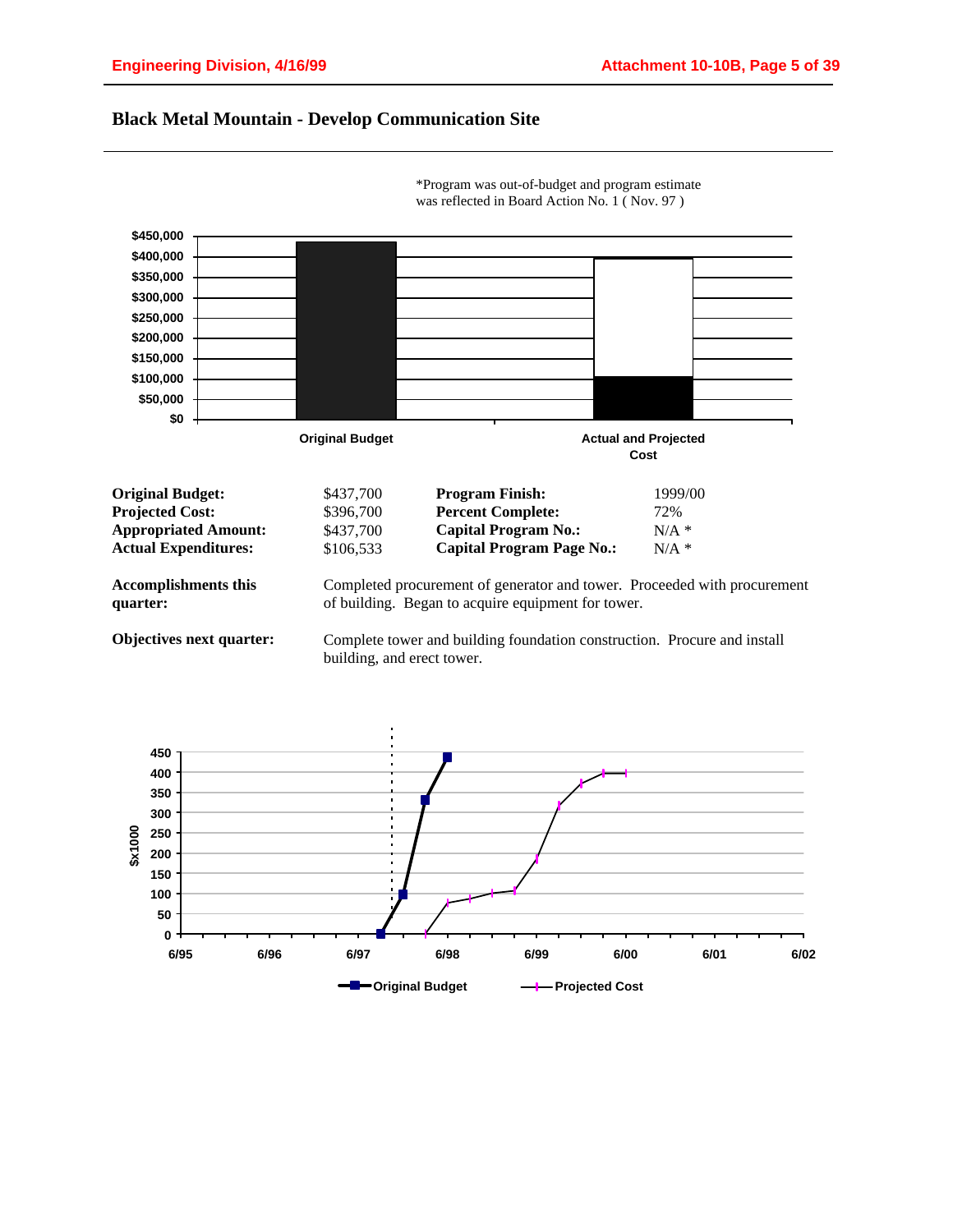

## **Cabazon Radial Gate Facility Improvements**

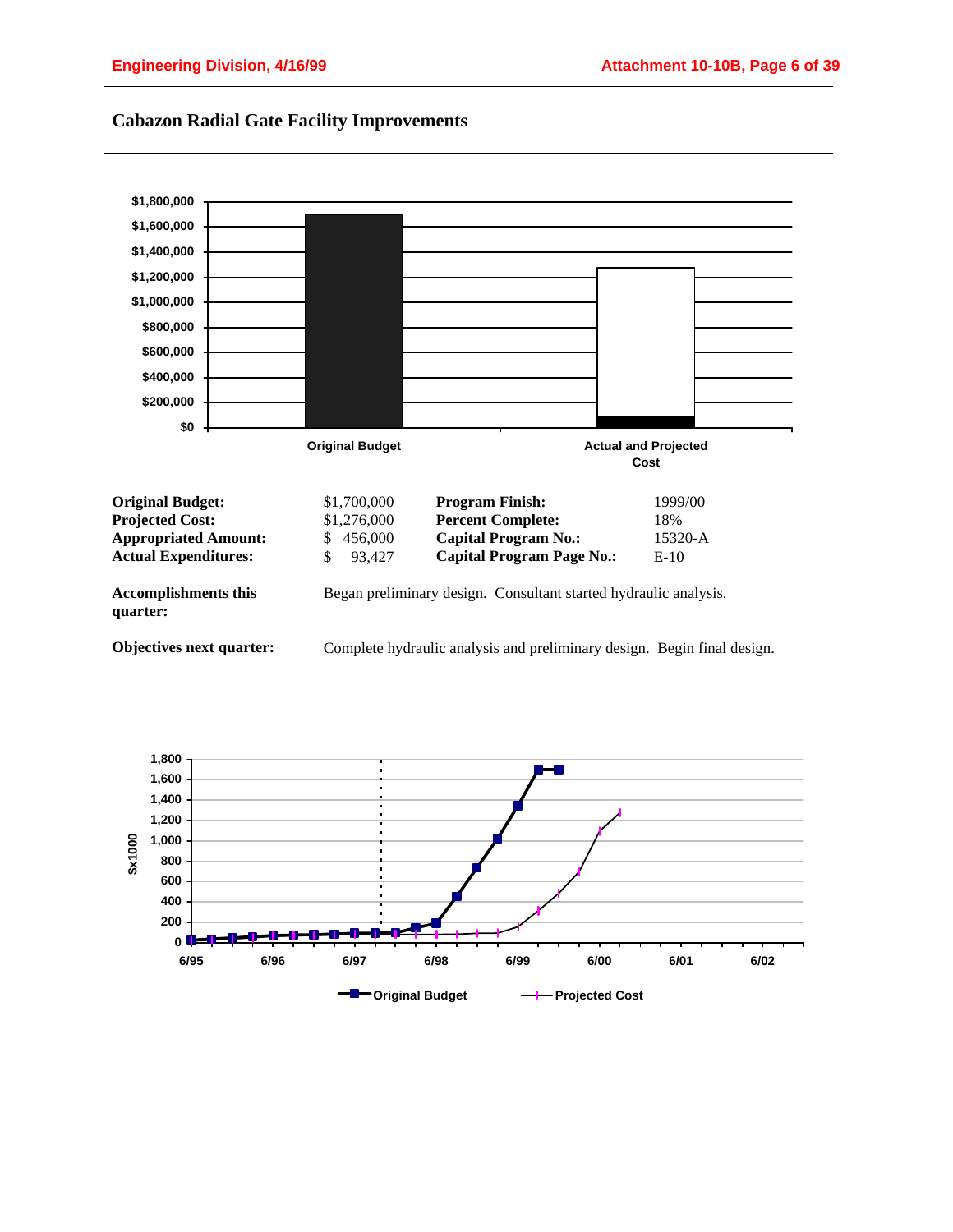

## **Central Pool Augumentation and Water Quality Project - Study and Land Acquisition**

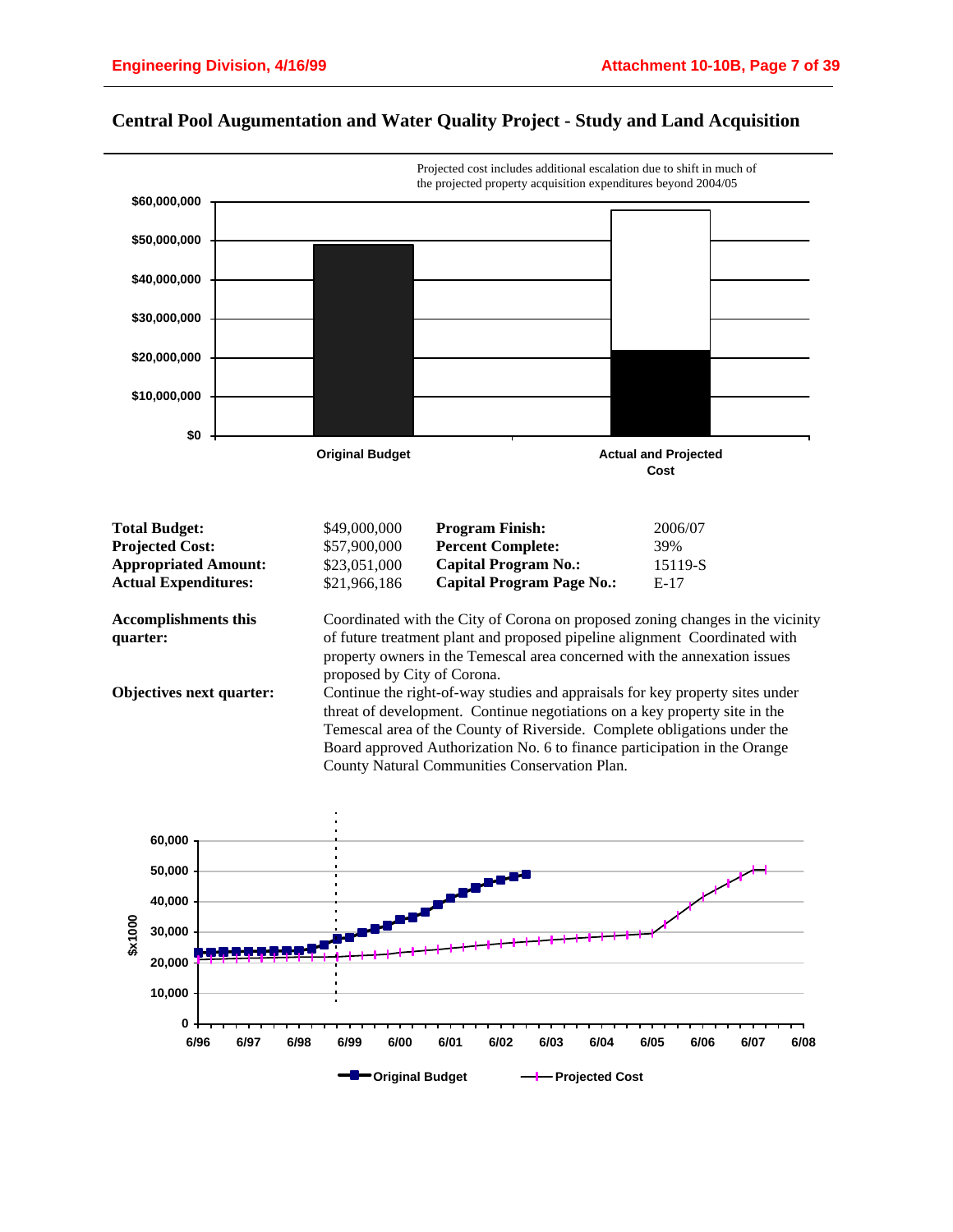

# **Desert Facilities - Fire Protection Upgrade**

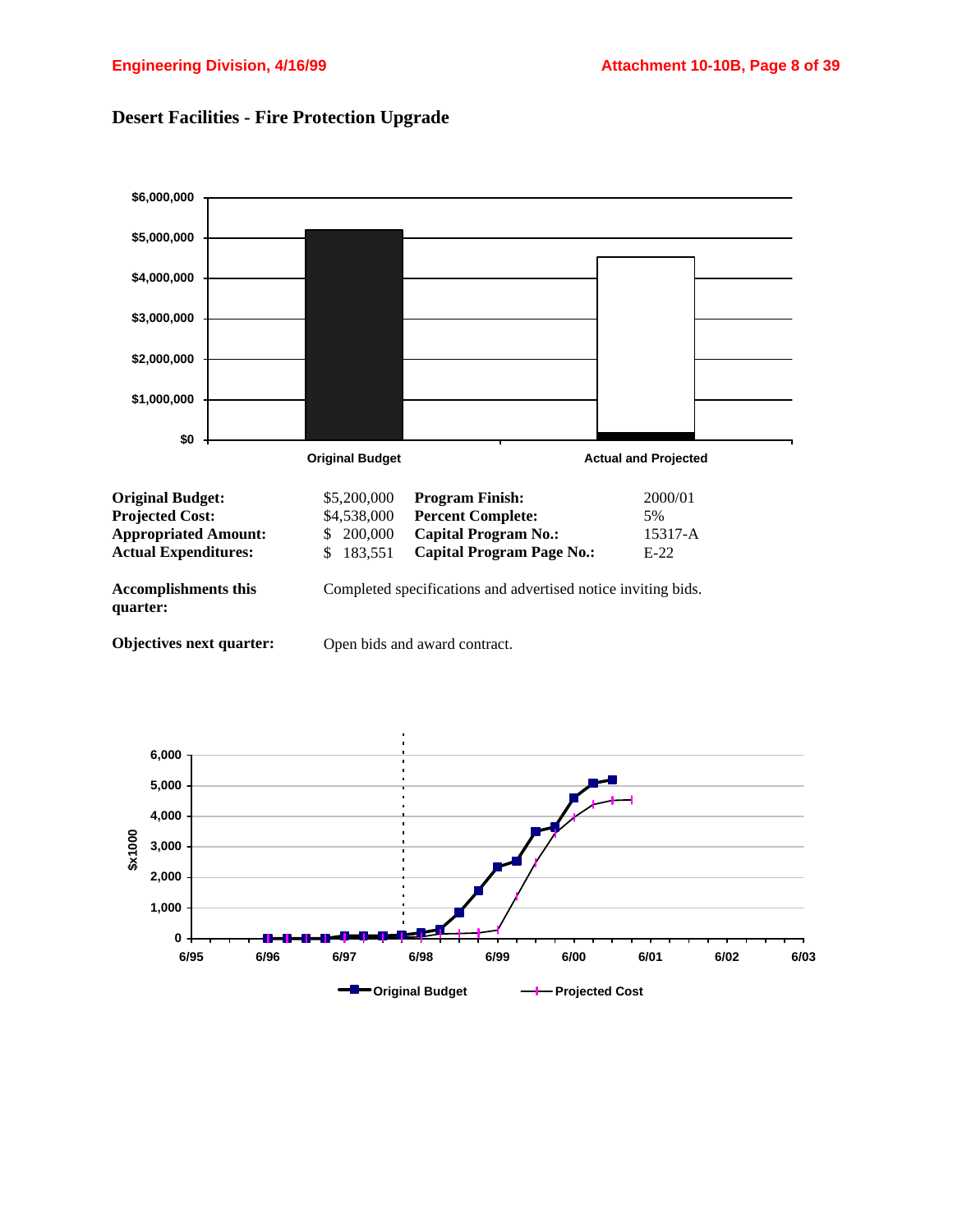## **Desert Land Acquisition**

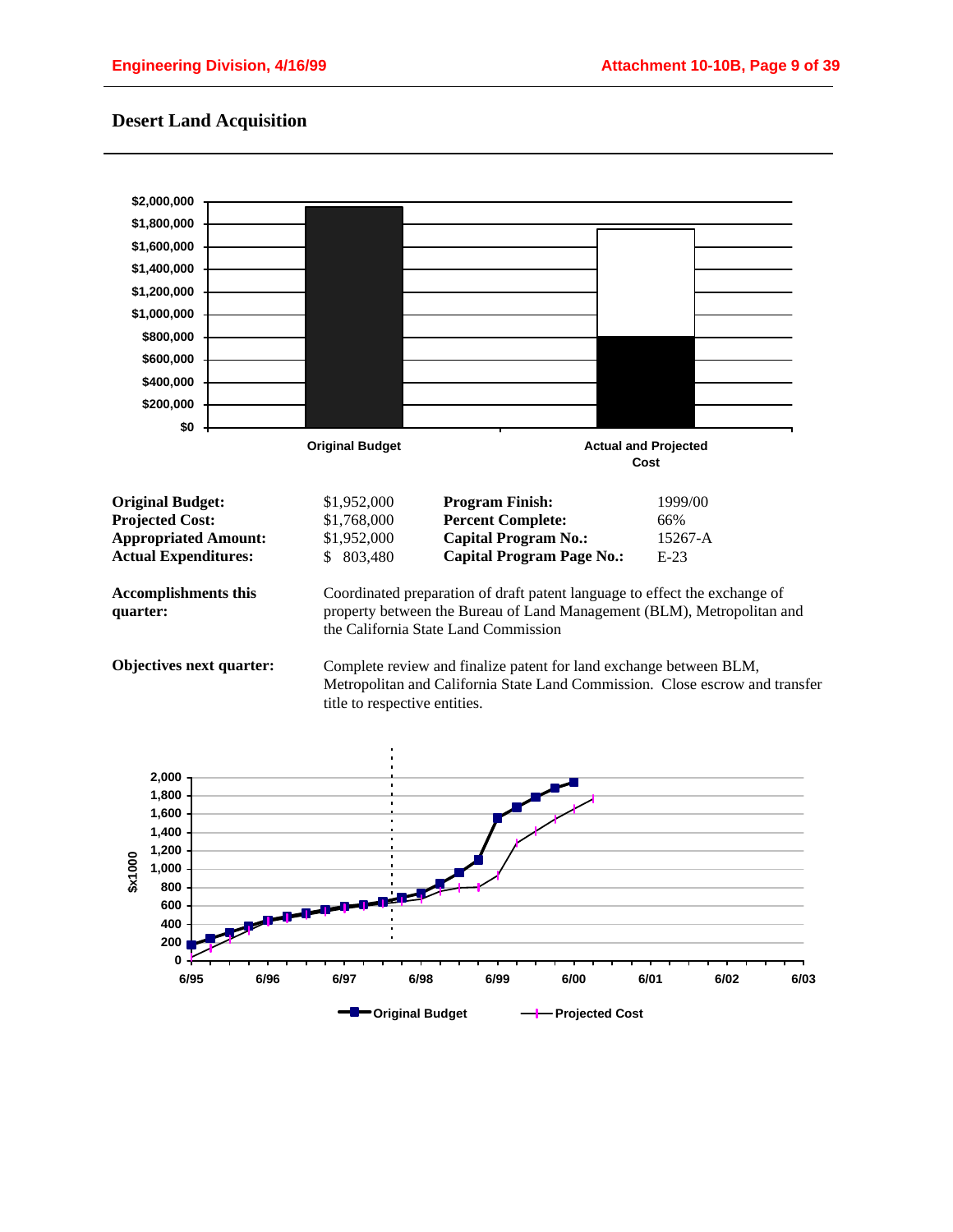

#### **Diemer and Weymouth Filtration Plants - Install Emergency Generators**

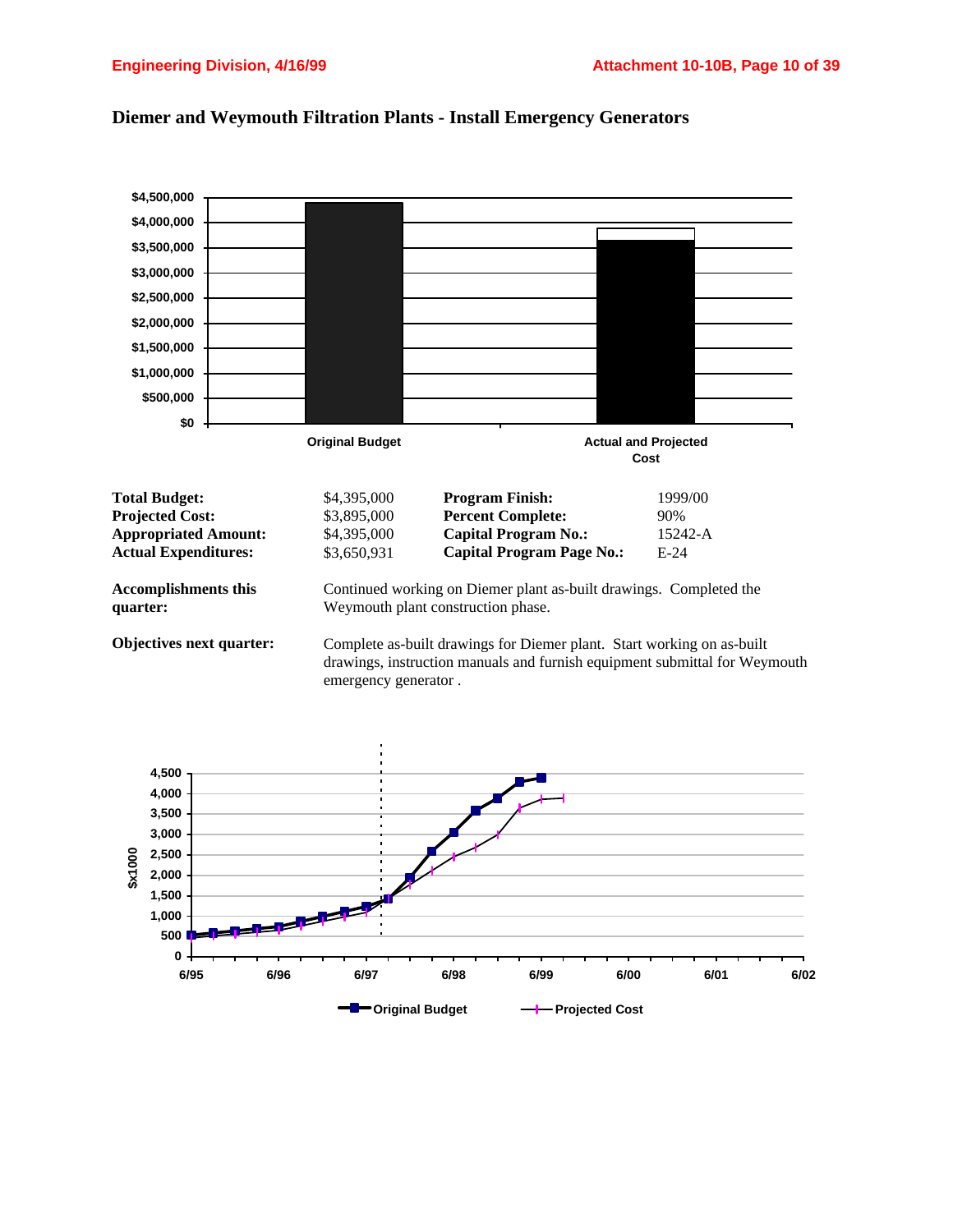

#### **Diemer Filtration Plant - Construct Sedimentation Basin Spillways**

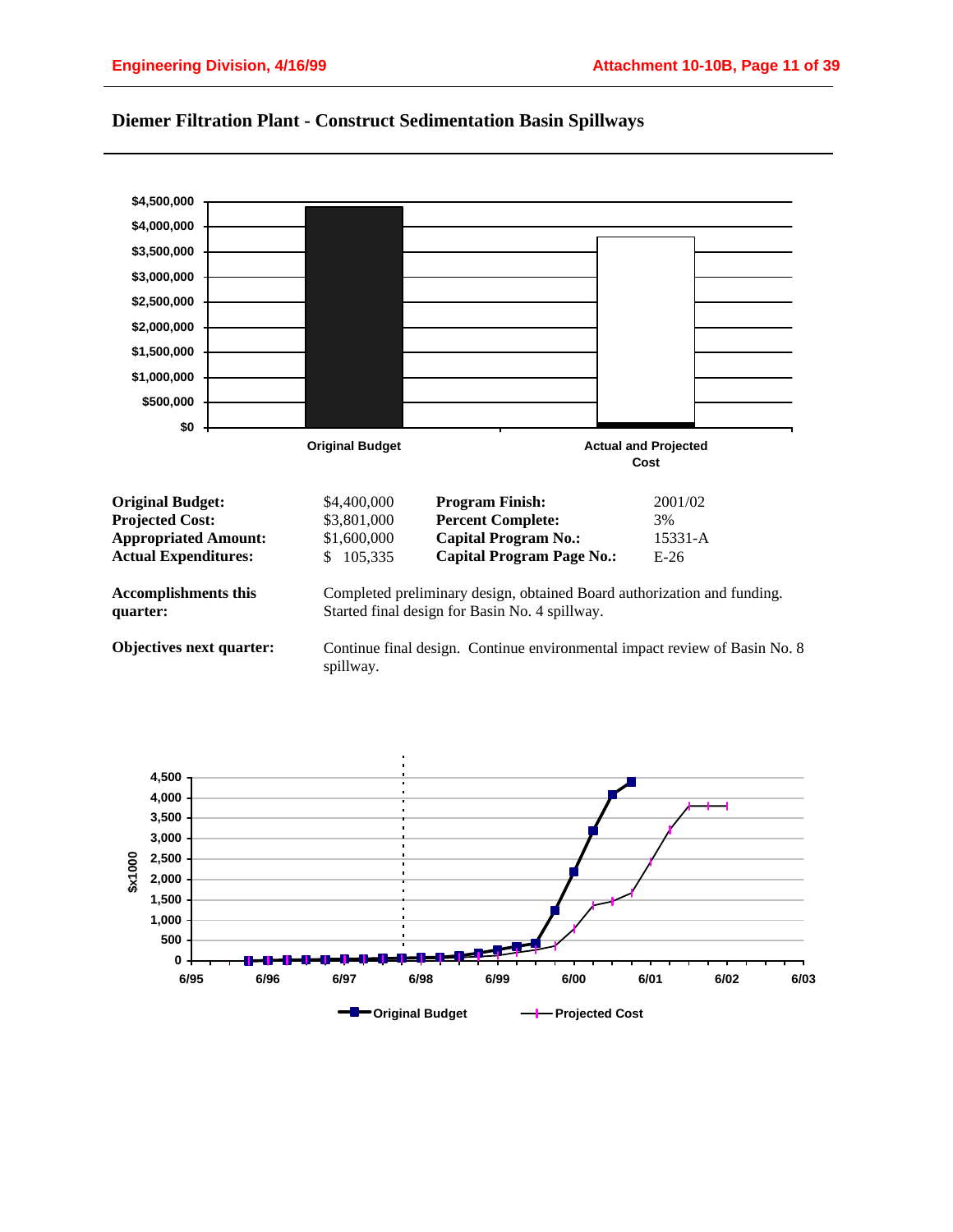## **Diemer Filtration Plant - East Washwater Tank Relining**



Projected cost is greater than the FY 98/99 Original Budget estimate due to higher than anticipated construction bids. The FY 99/00 Capital Program reflects this increase.

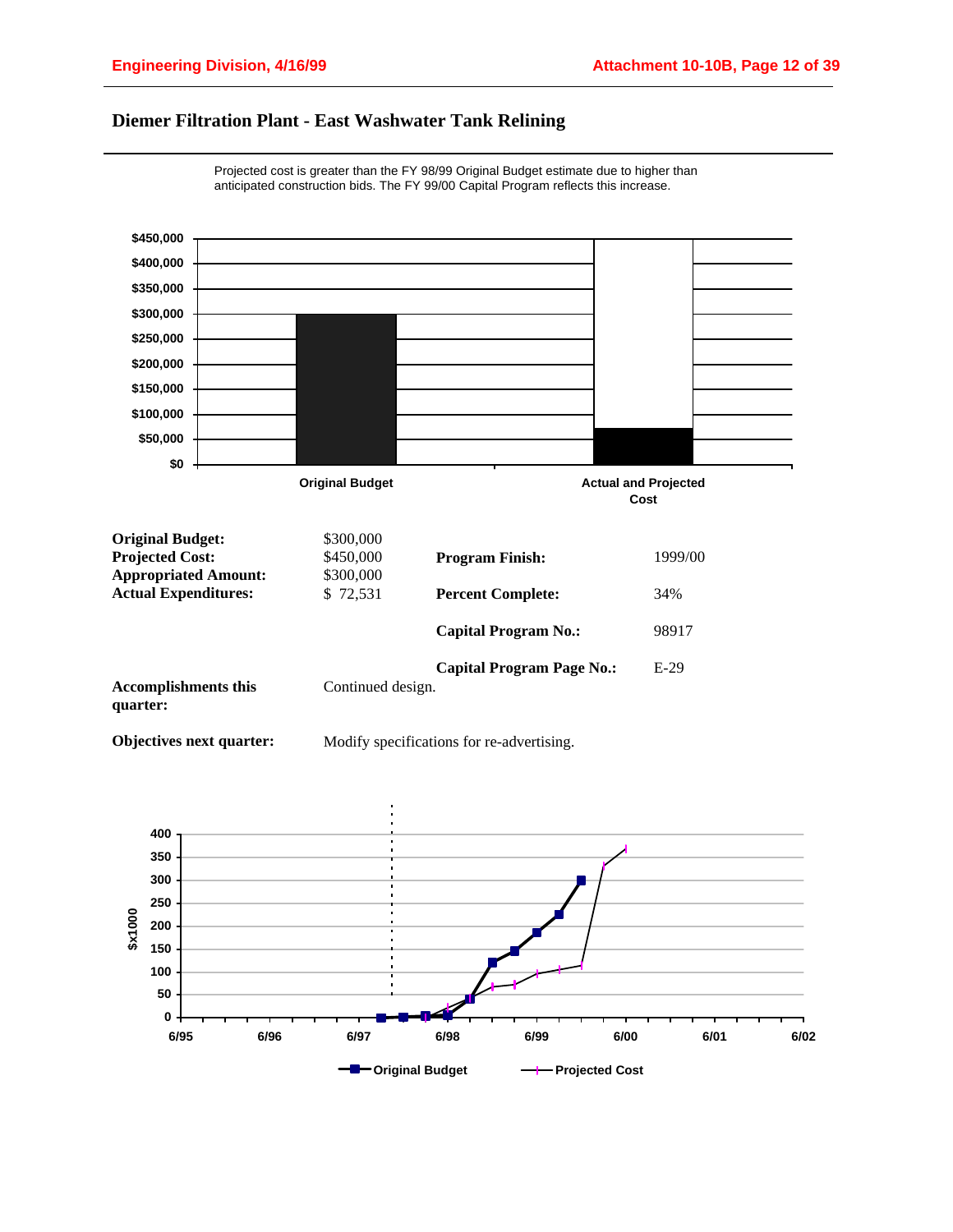

#### **Diemer Filtration Plant - Mixing and Settling Basin No. 8 - North Slope Remediation**

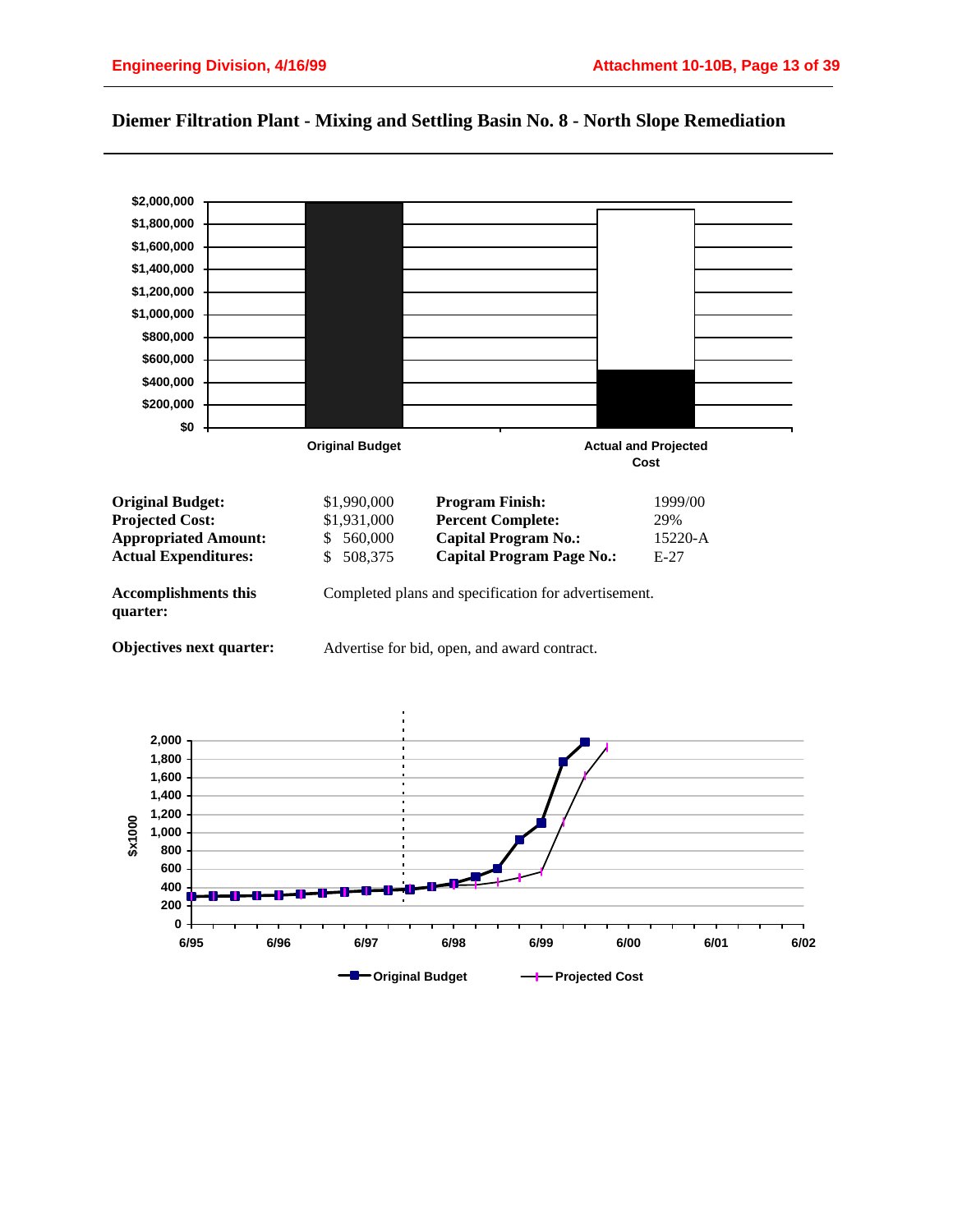

## **Diemer Filtration Plant - Site Engineering Study**

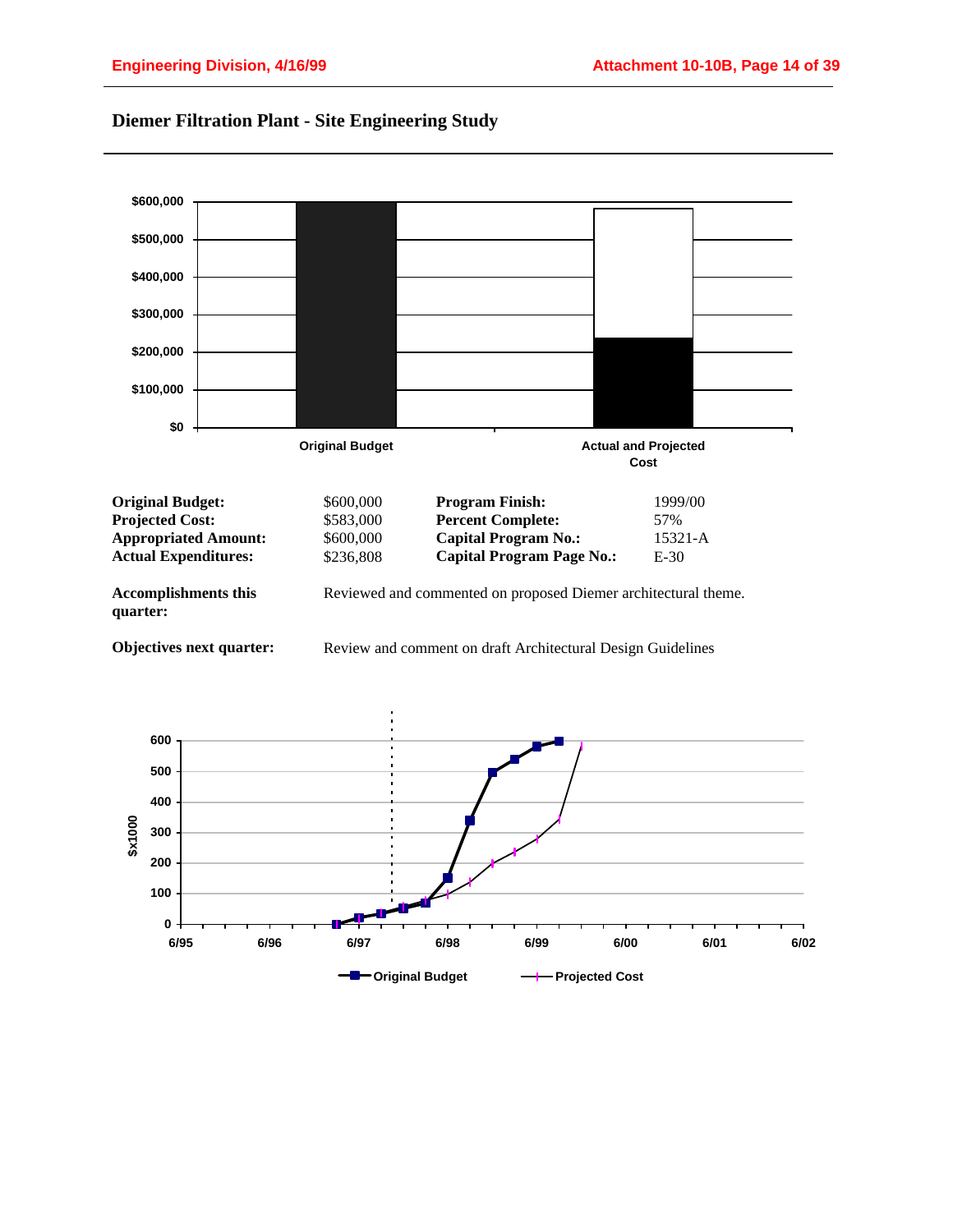

#### **Diemer Land Acquisition, Habitat Conservation Plan, and Site Grading**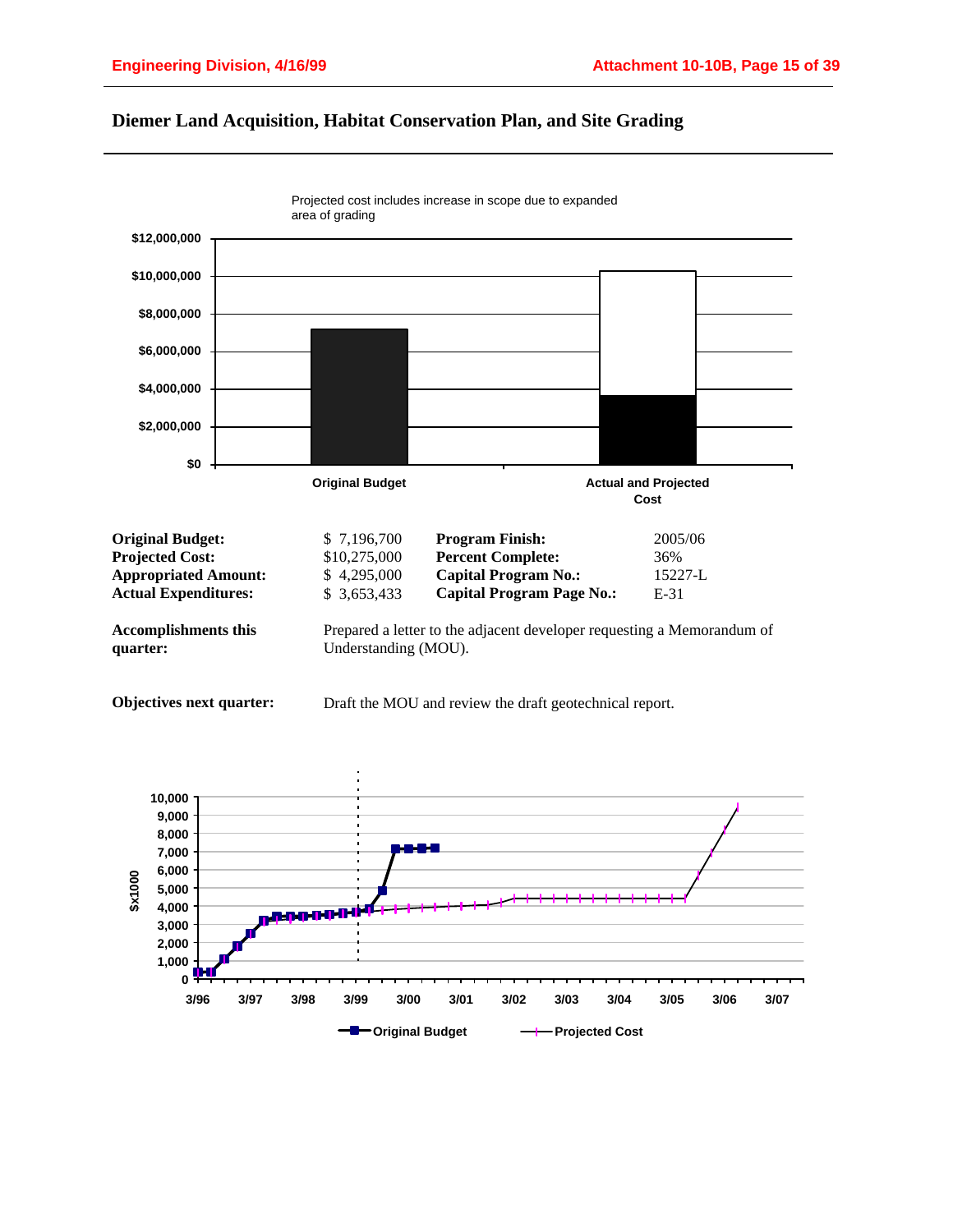

## **Filtration Plants, Distribution System and Colorado River Aqueduct - Backflow Prevention Assemblies**

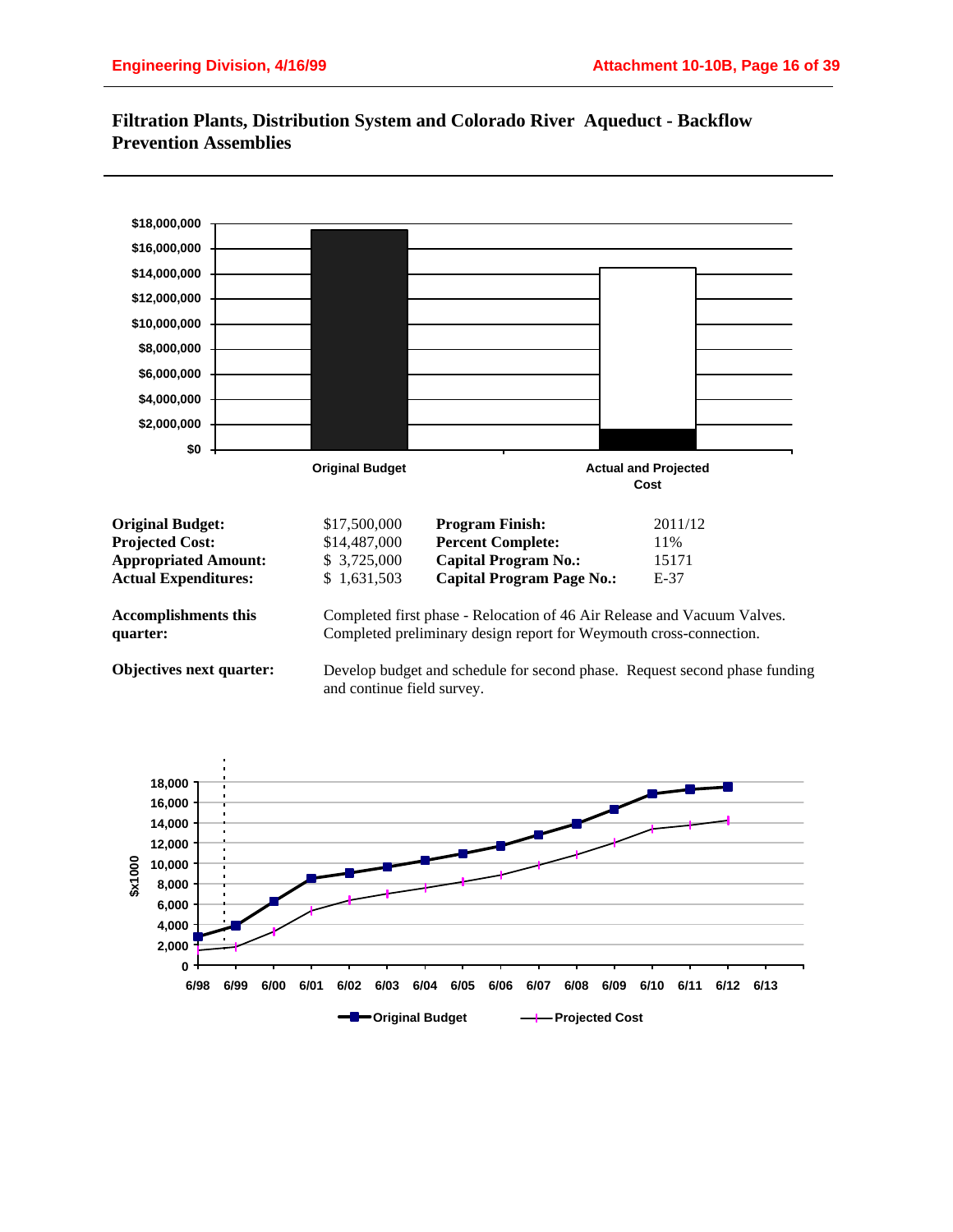# **Garvey Reservoir Repair**



domestic water line around the perimeter of the reservoir.

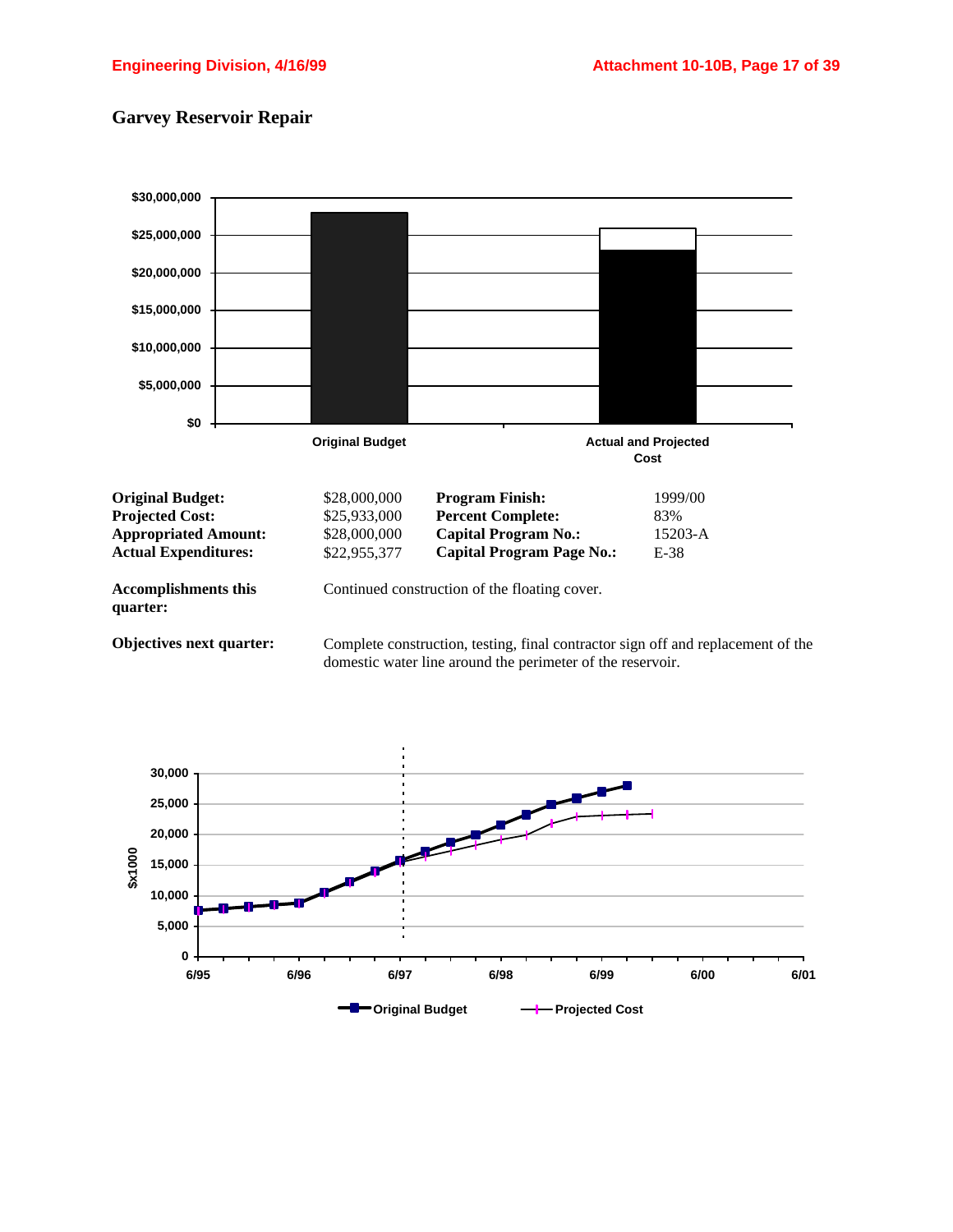

## **Infrastucture Review and Rehabilitation**

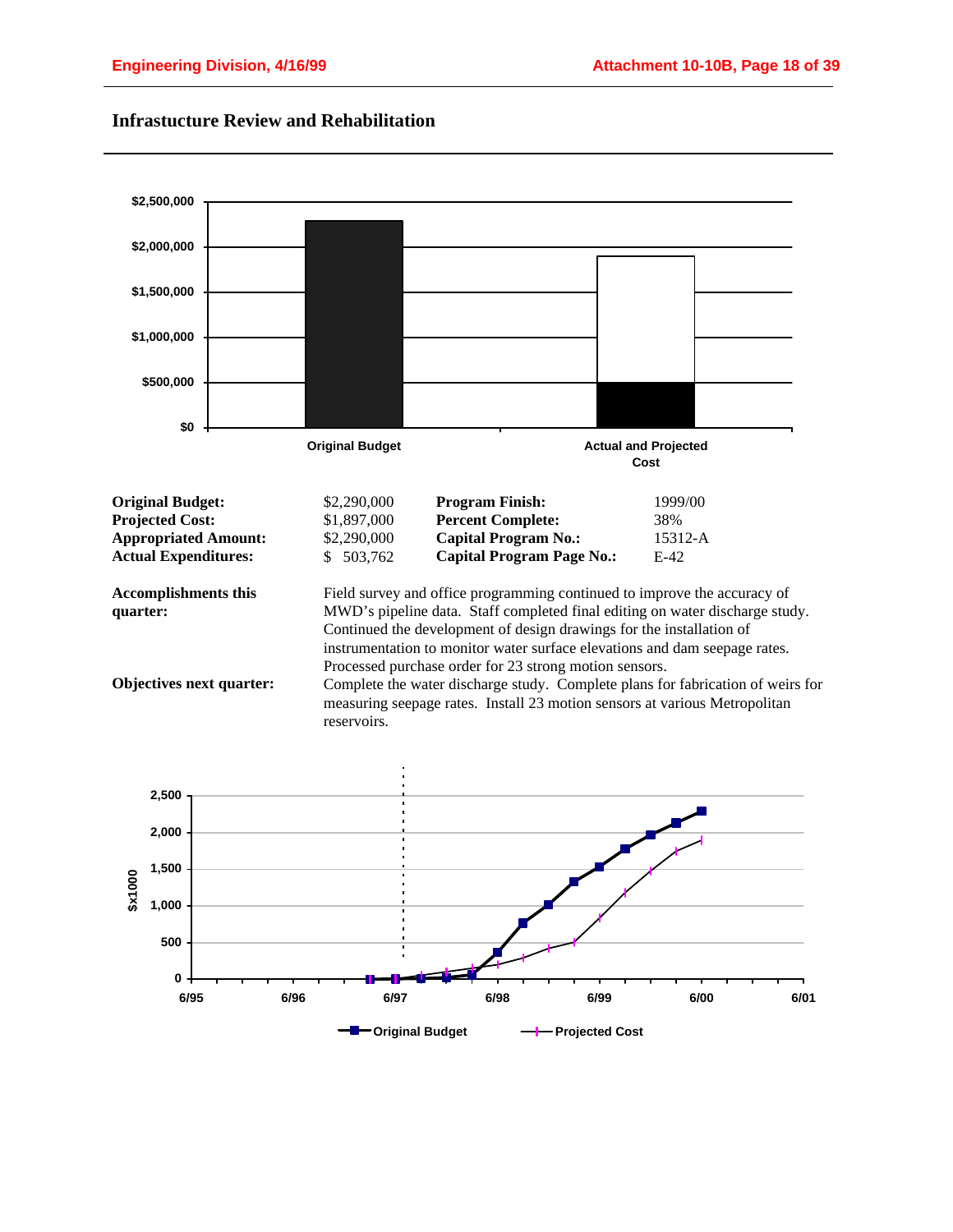

### **Jensen & Mills Filtration Plants - Oxidation Retrofit**

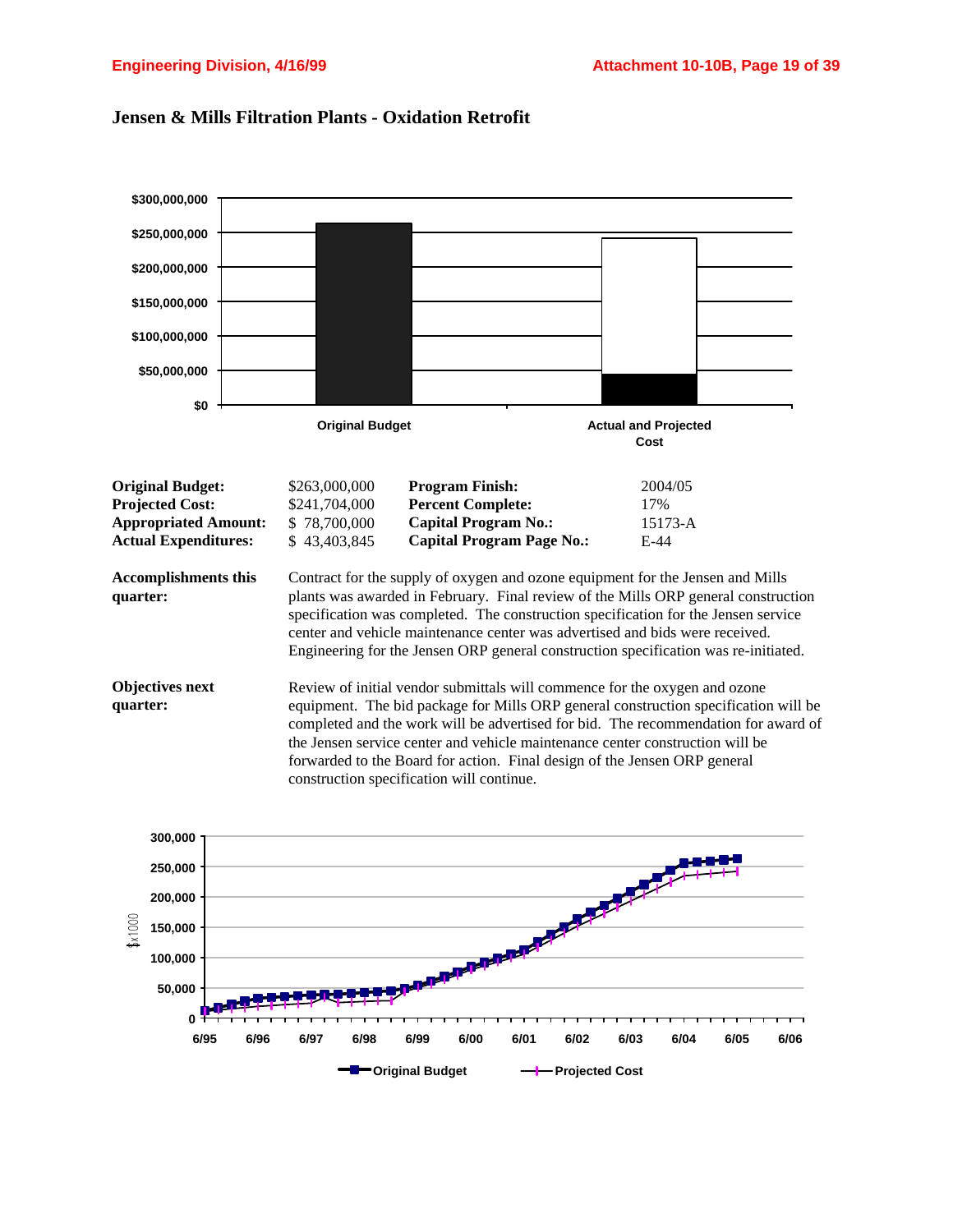## **Jensen Filtration Plant - Expansion No. 1**



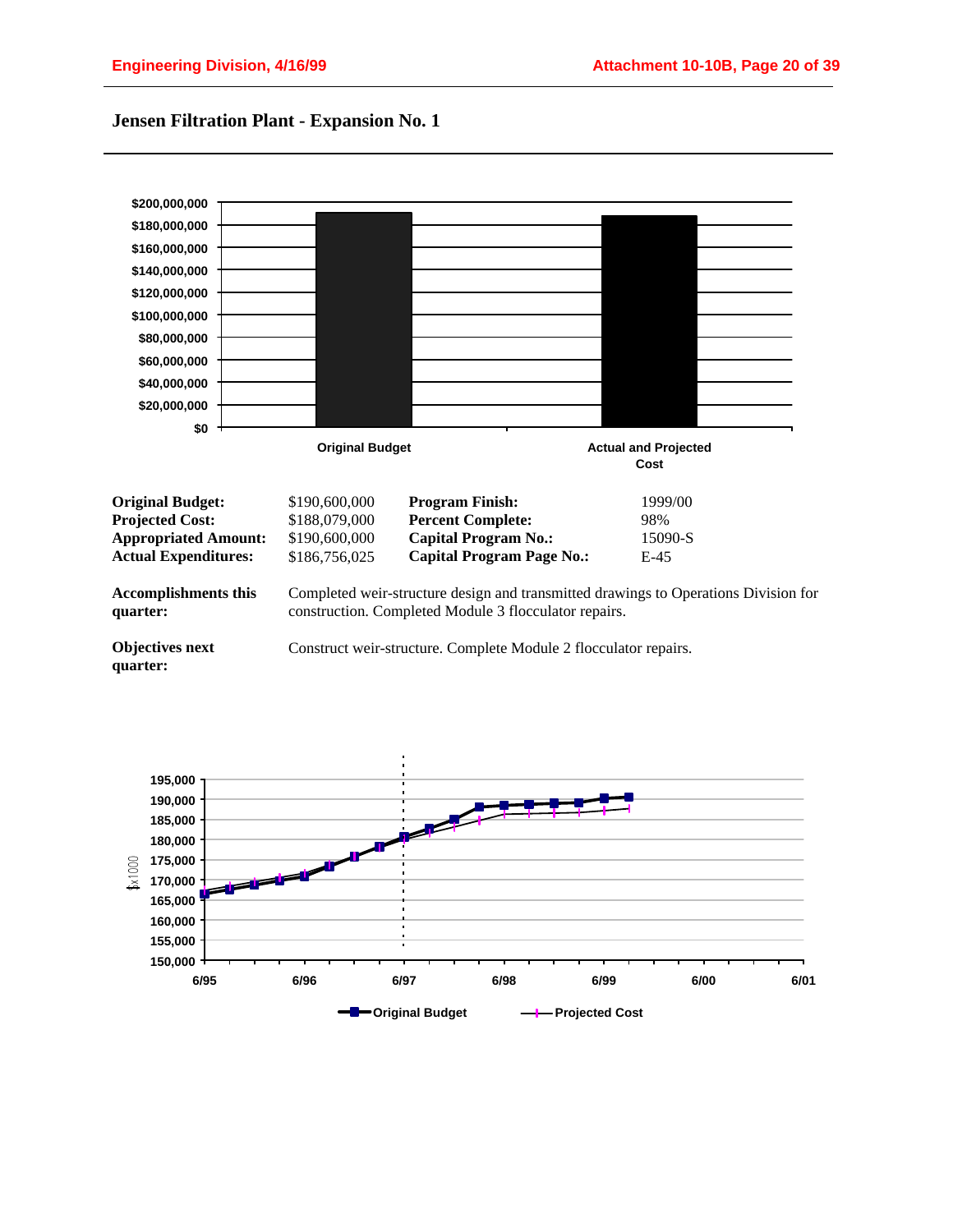

#### **Jensen Filtration Plant - Finished Water Reservoir No. 1 Repair**

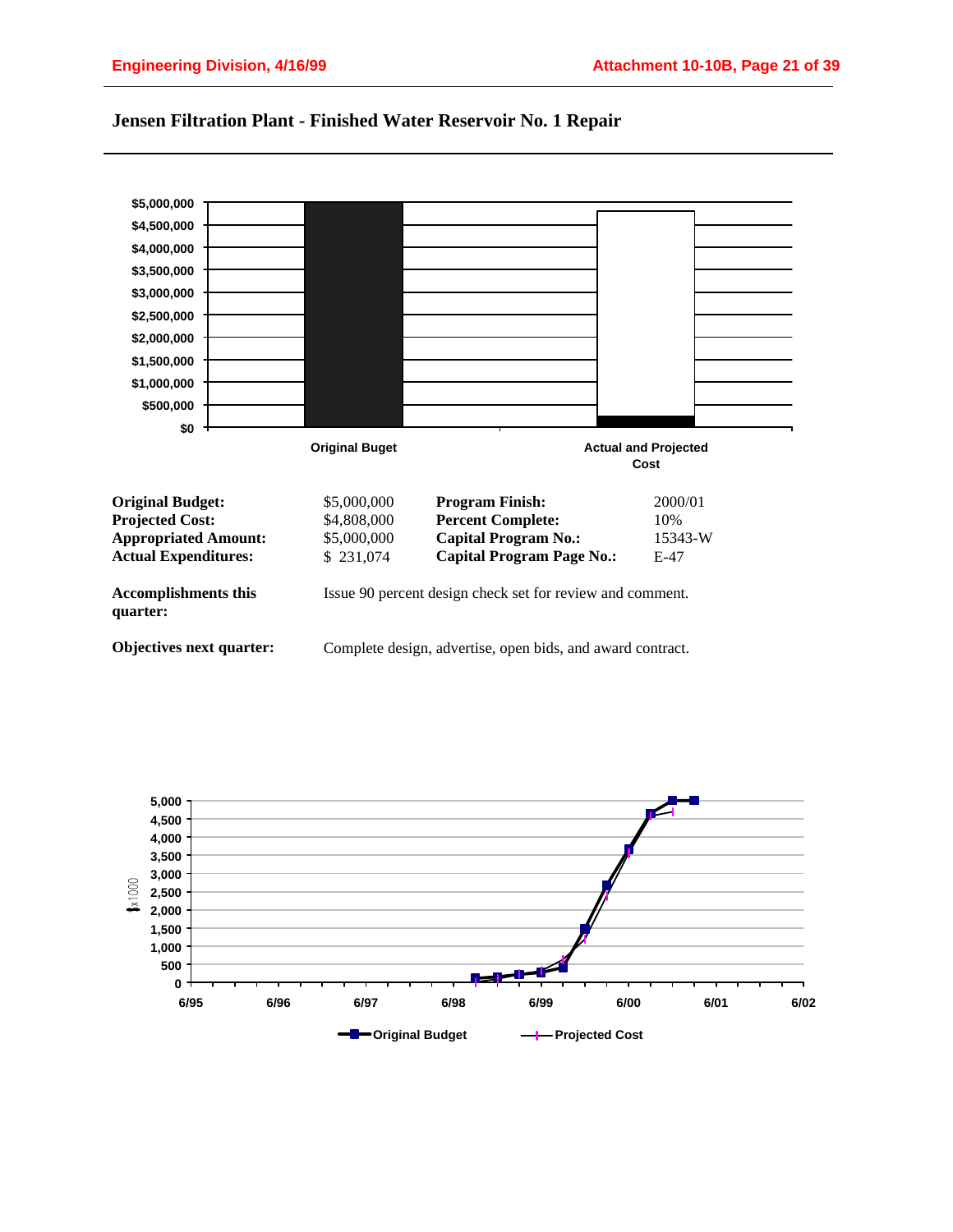

#### **Jensen Filtration Plant - Site Improvements ( Landscaping )**

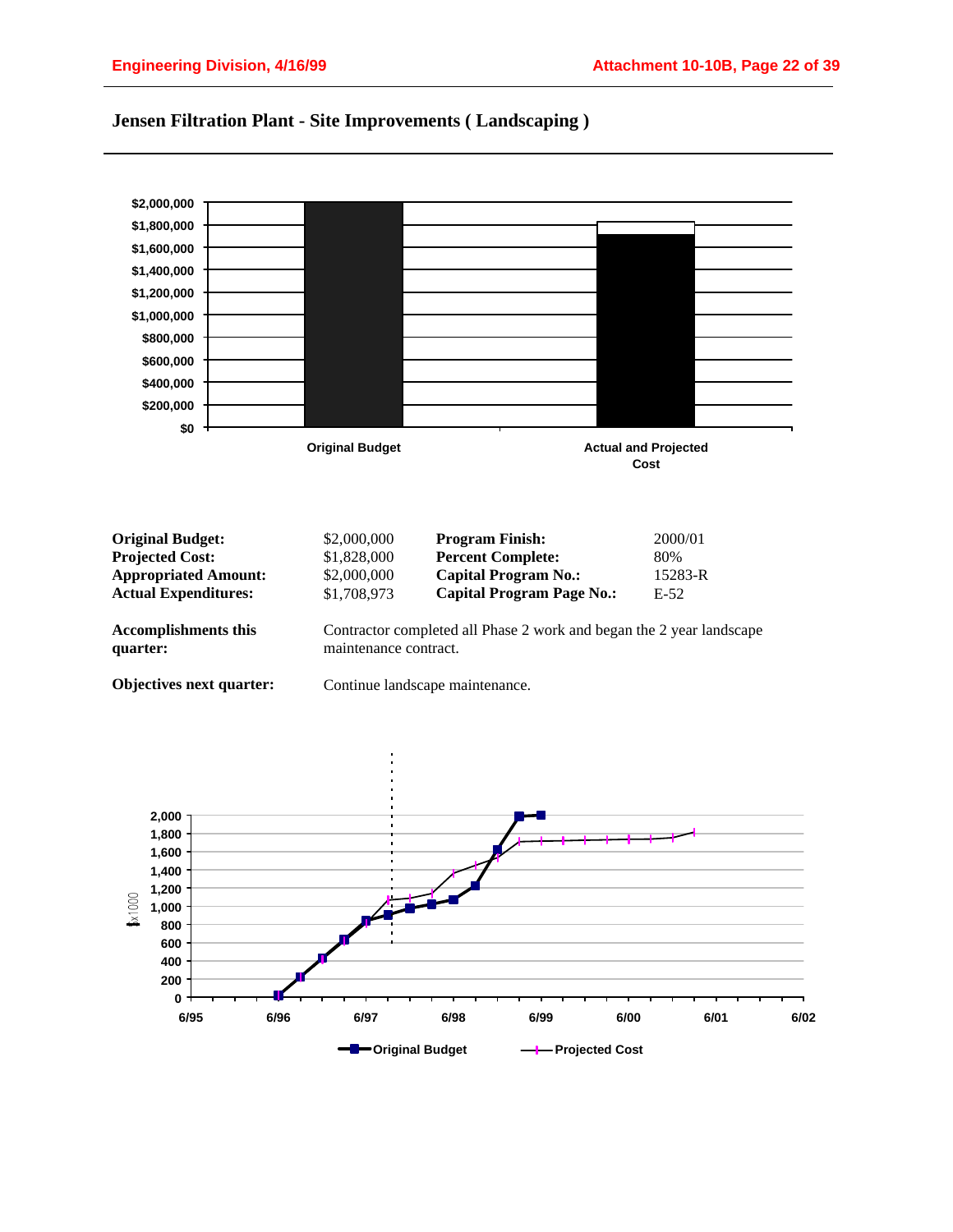## **Lake Mathews Outlet Facilities**



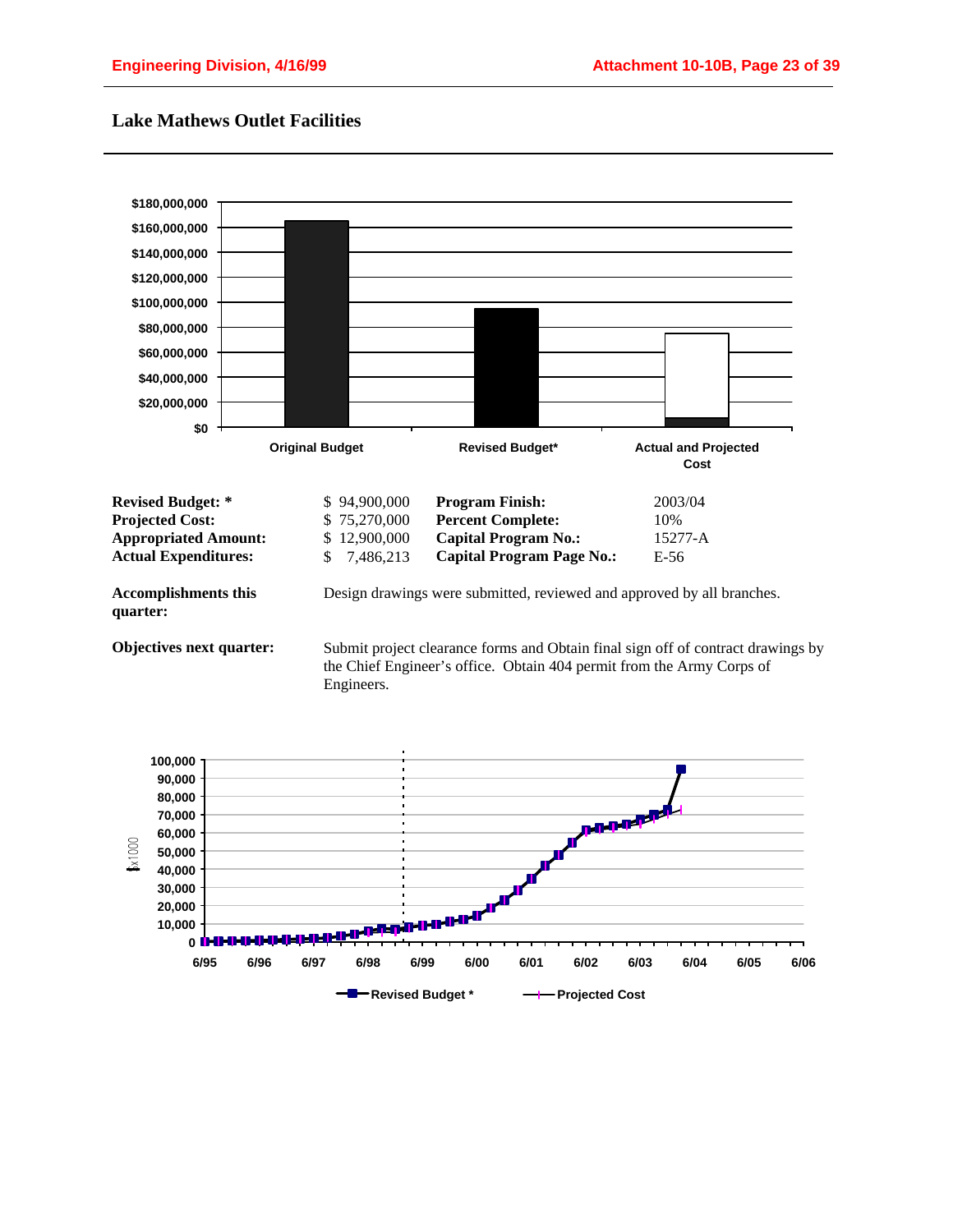

#### **Lake Mathews Watershed - Drainage Water Quality Management Plan**

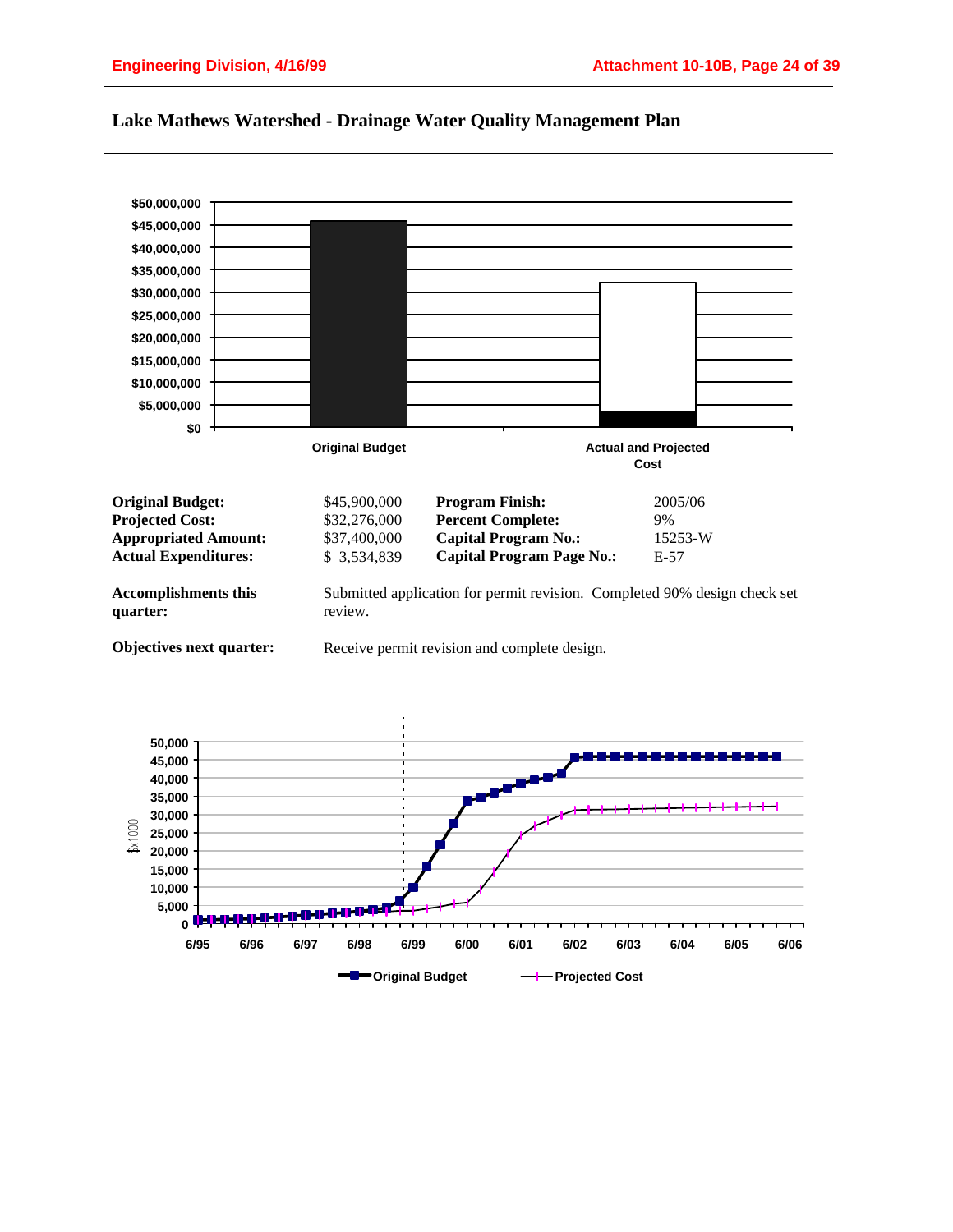



**Objectives next quarter:**

Schedule project with Operations Division for shutdown.

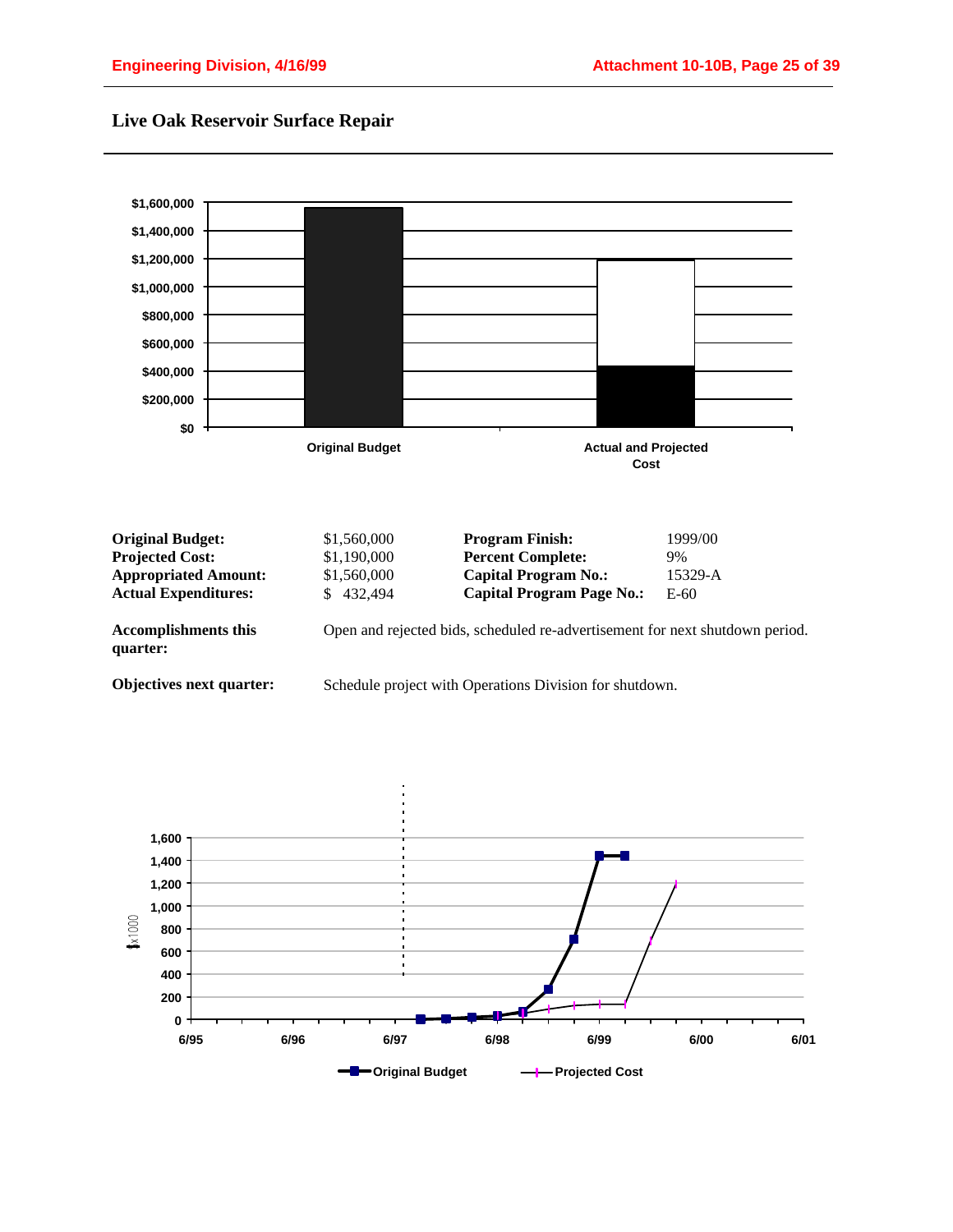## **Mills Filtration Plant - Expansion No. 2**

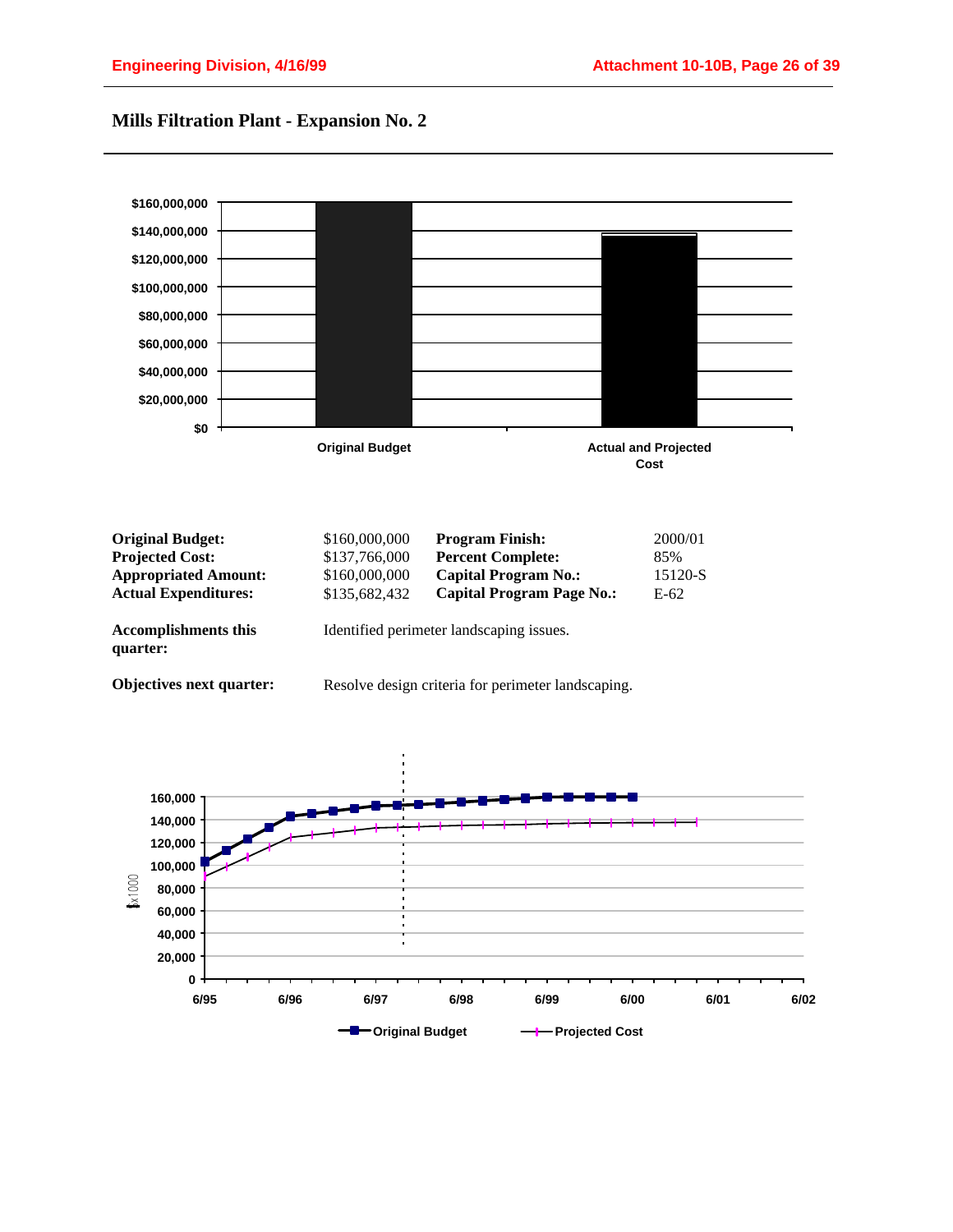

## **Mills Filtration Plant - Warehouse and Storage Building**

| <b>Revised Budget:*</b>                 | \$2,272,000 | <b>Program Finish:</b>                                               | 1999/00 |
|-----------------------------------------|-------------|----------------------------------------------------------------------|---------|
| <b>Projected Cost:</b>                  | \$2,045,000 | <b>Percent Complete:</b>                                             | 38%     |
| <b>Appropriated Amount:</b>             | \$2,272,000 | <b>Capital Program No.:</b>                                          | 15305-E |
| <b>Actual Expenditures:</b>             | \$149,878   | <b>Capital Program Page No.:</b>                                     | E-63    |
| <b>Accomplishments this</b><br>quarter: |             | Opened bids and selected lowest qualified bidder for contract award. |         |
| Objectives next quarter:                |             | Award contract, begin design, and prepare site for construction.     |         |

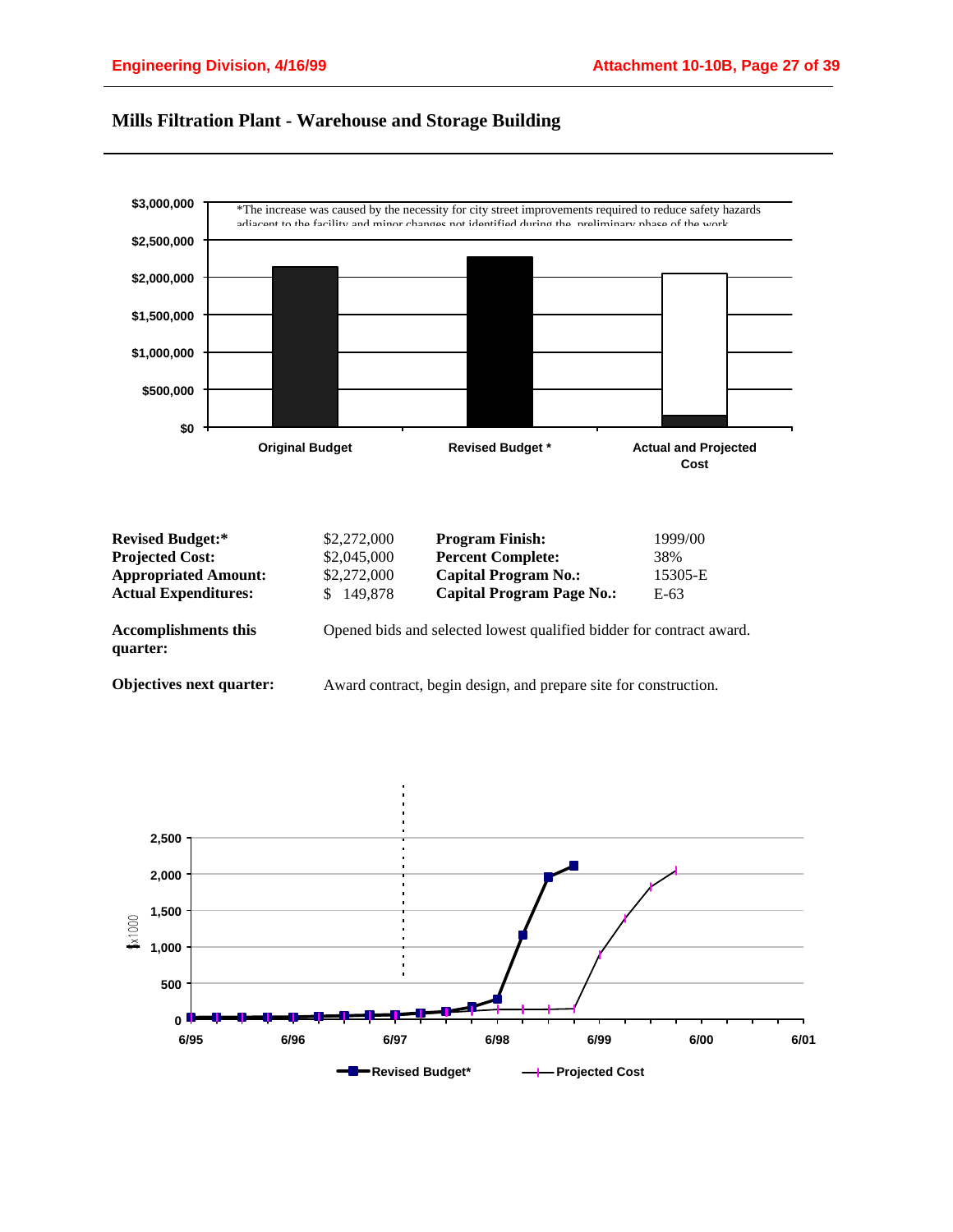

## **Orange County Feeder Relocation**

| <b>Original Budget:</b>     | \$2,100,000 | <b>Program Finish:</b>      | 1999/00 |
|-----------------------------|-------------|-----------------------------|---------|
| <b>Projected Cost:</b>      | \$1,712,000 | <b>Percent Complete:</b>    | 5%      |
| <b>Appropriated Amount:</b> | \$2,100,000 | <b>Capital Program No.:</b> | $N/A^*$ |
| <b>Actual Expenditures:</b> | \$ 34.796   | Capital Program Page No.:   | $N/A^*$ |
|                             |             |                             |         |

**Accomplishments this quarter:**

Began preliminary design, prepared bid documentation for purchase of pipe and fittings, and contacted local agencies.

**Objectives next quarter:**

Issue contract for pipe and fittings, complete preliminary design and begin final design phase.

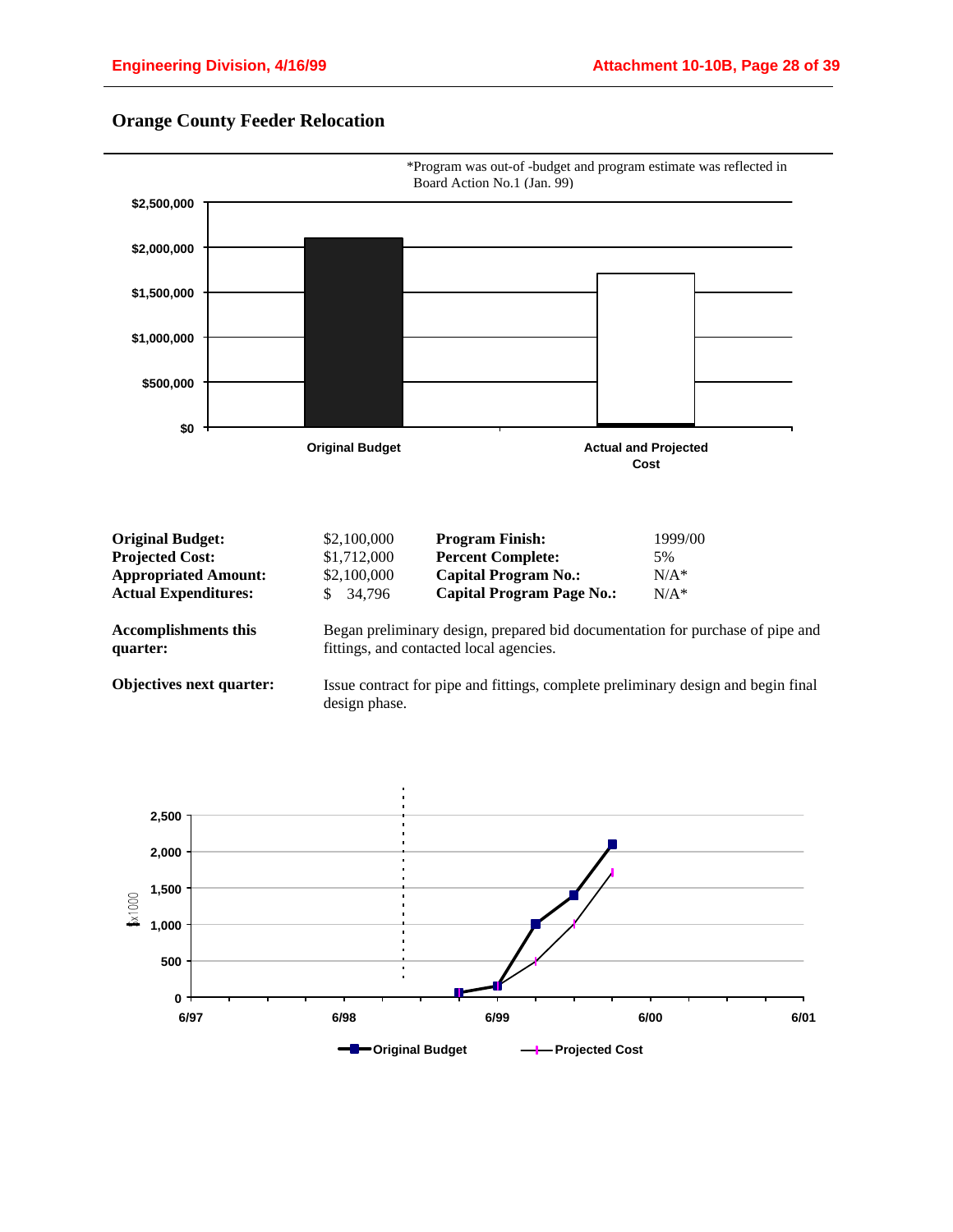

# **Record Drawing Restoration Program**

| <b>Original Budget:</b>                 | \$7,150,000 | <b>Program Finish:</b>                                                                                                                                     | 2000/01 |
|-----------------------------------------|-------------|------------------------------------------------------------------------------------------------------------------------------------------------------------|---------|
| <b>Projected Cost:</b>                  | \$4,979,500 | <b>Percent Complete:</b>                                                                                                                                   | 56%     |
| <b>Appropriated Amount:</b>             | \$7,150,000 | <b>Capital Program No.:</b>                                                                                                                                | 15268-E |
| <b>Actual Expenditures:</b>             | \$3,769,239 | <b>Capital Program Page No.:</b>                                                                                                                           | E-64    |
| <b>Accomplishments this</b><br>quarter: |             | Mass scanned approximately 17,000 existing high-priority manual drawings into<br>electronic format. Revised and updated 75 high-priority "as-is" drawings. |         |
| Objectives next quarter:                |             | Complete mass scanning phase. Revise and update a minimum of 75 high-<br>priority "as-is" drawings and 125 "as-built" drawings.                            |         |

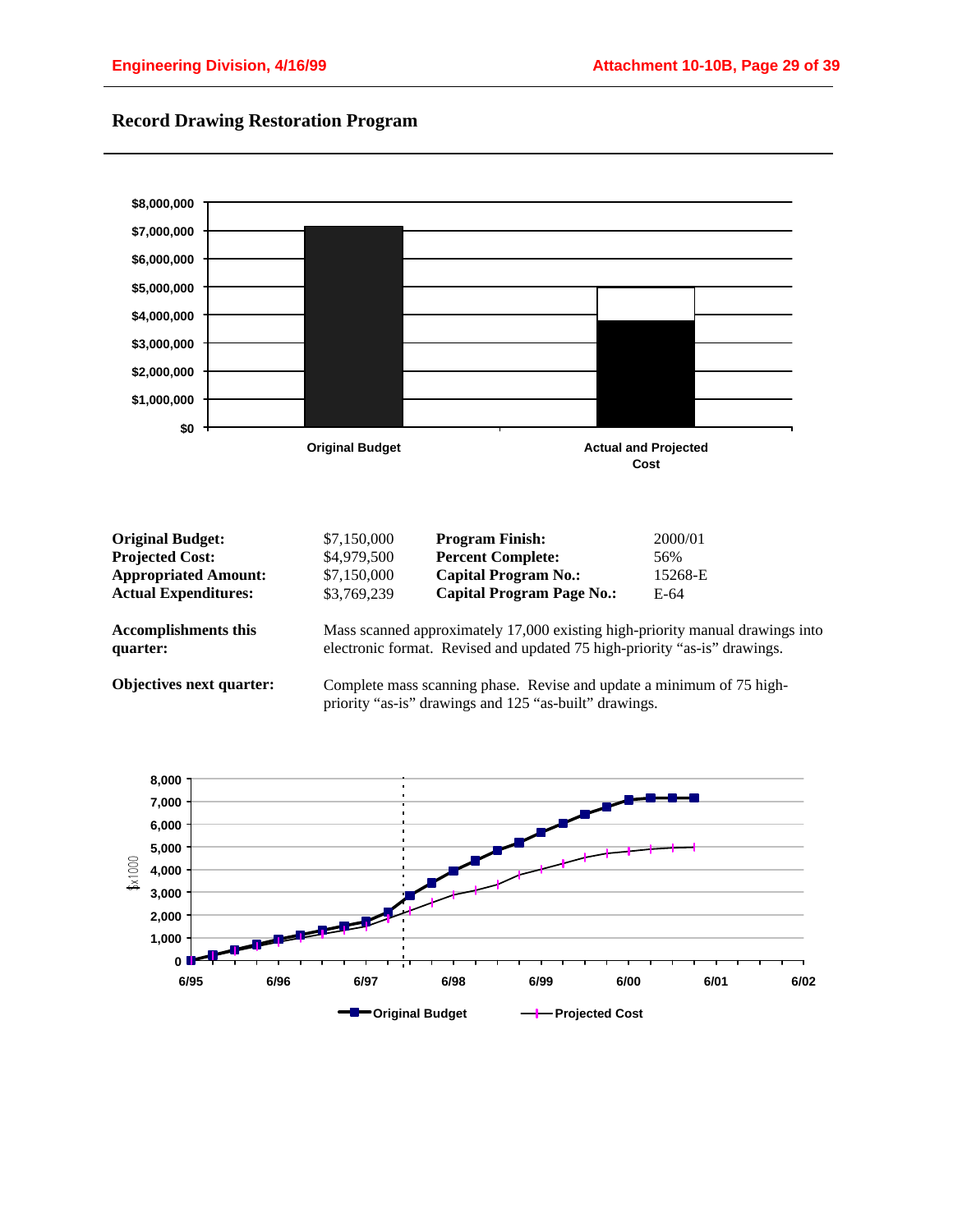## **San Diego Pipeline No. 3 Bypass**



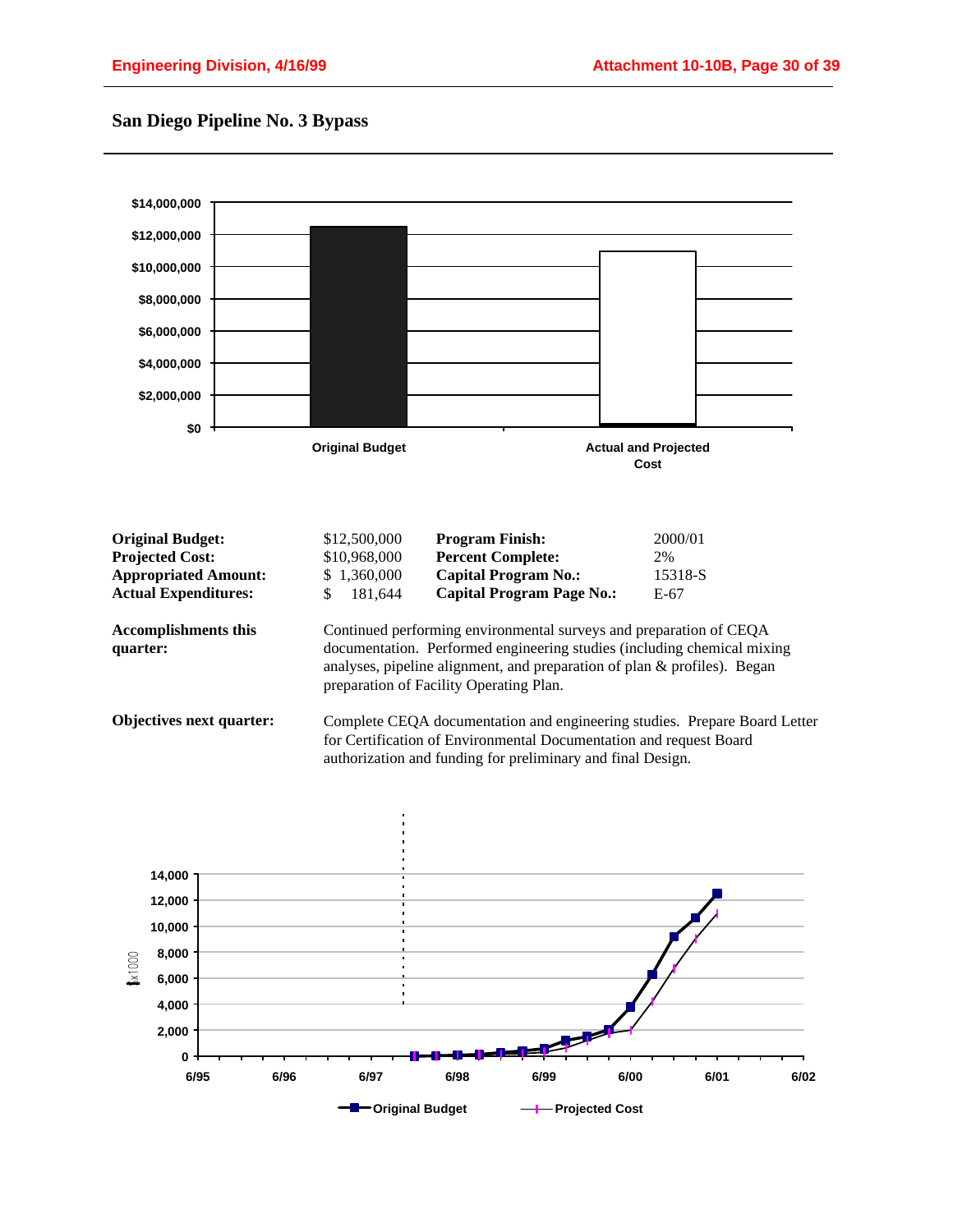## **San Diego Pipeline No. 6**



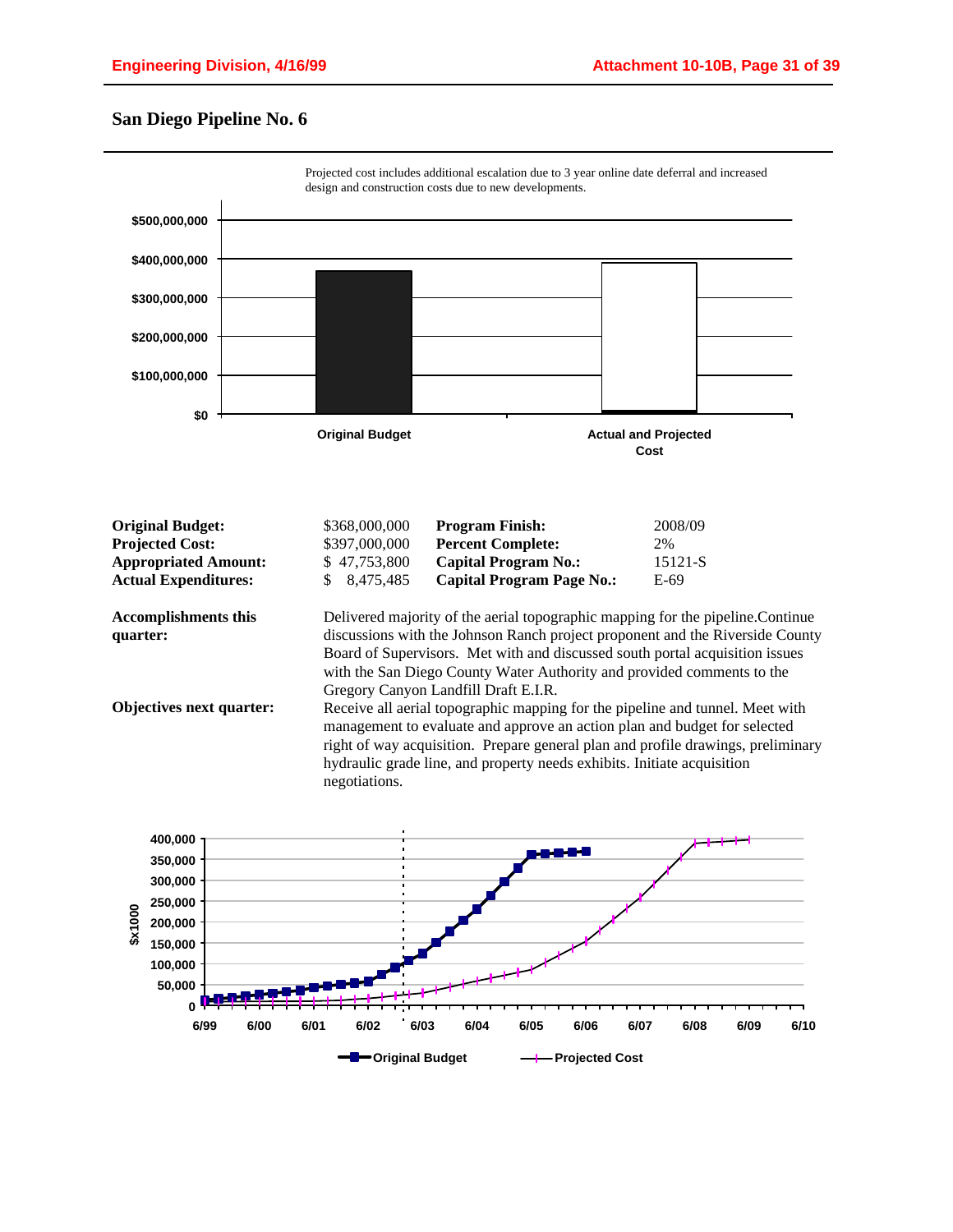

#### **Second Lower Feeder and Sepulveda Feeder SCI Drain**

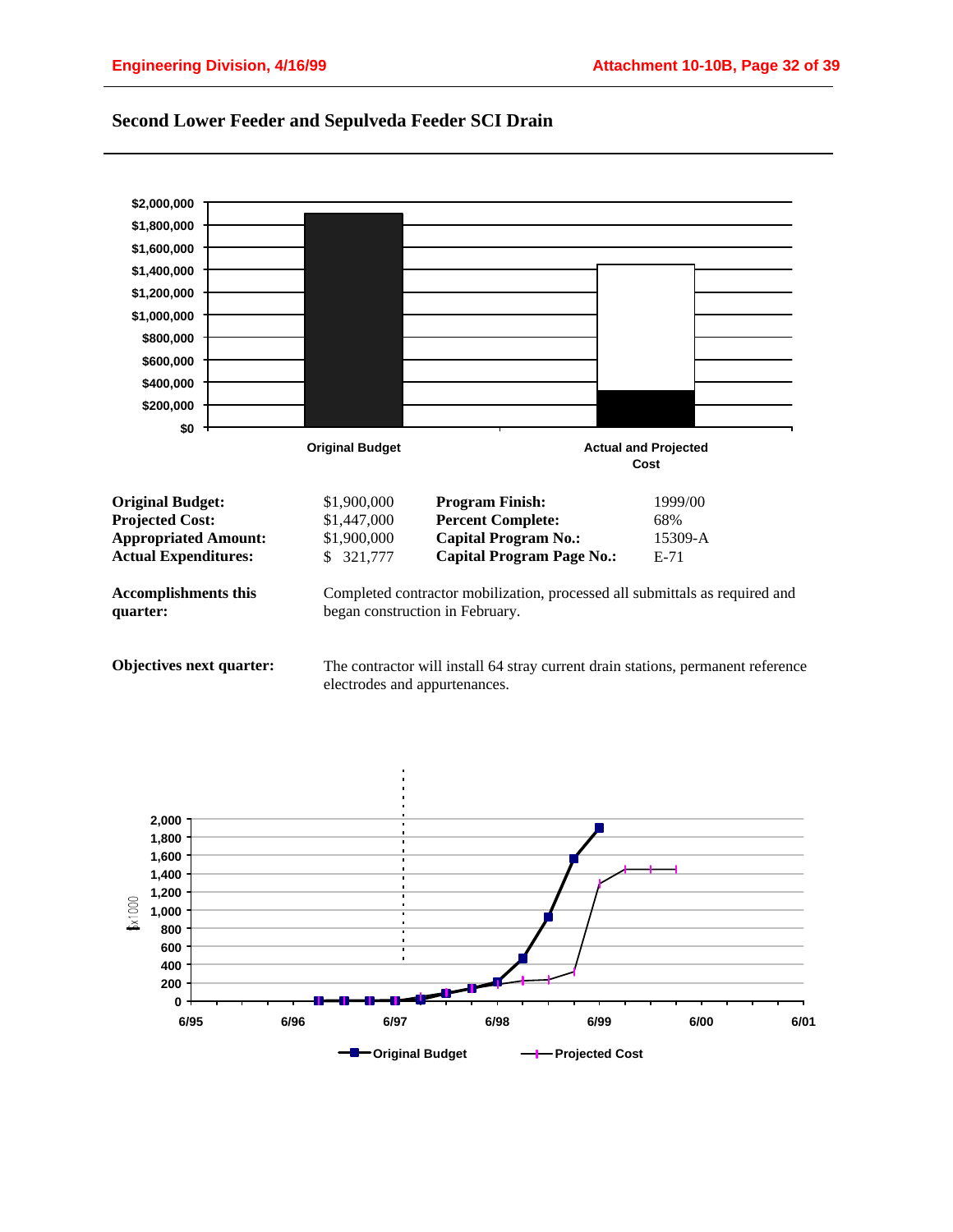

## **Skinner Filtration Plant - Filter Media Replacement**

| <b>Original Budget:</b>                 | \$4,000,000                                      | <b>Program Finish:</b>           | 2001/02 |
|-----------------------------------------|--------------------------------------------------|----------------------------------|---------|
| <b>Projected Cost:</b>                  | \$3,451,000                                      | <b>Percent Complete:</b>         | 43%     |
| <b>Appropriated Amount:</b>             | \$4,000,000                                      | <b>Capital Program No.:</b>      | 15229-A |
| <b>Actual Expenditures:</b>             | \$1,569,292                                      | <b>Capital Program Page No.:</b> | $E-73$  |
| <b>Accomplishments this</b><br>quarter: | Completed installation of new media in Module 3. |                                  |         |
|                                         |                                                  |                                  |         |



Start design and specifications for Module 1 and 2 filter media replacement.

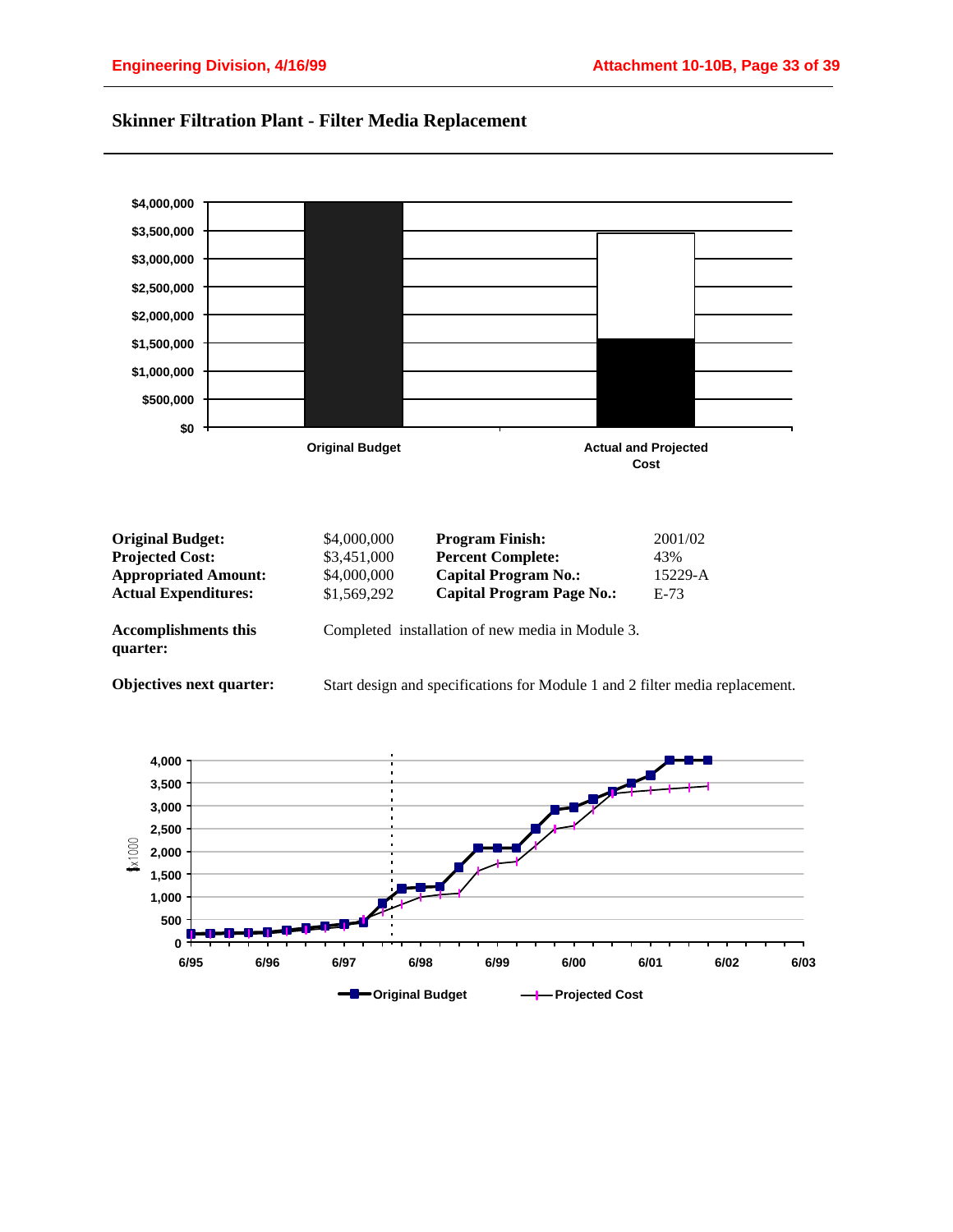

# **Skinner Filtration Plant - Flocculator Replacement in Modules 1 & 2**

| <b>Original Budget:</b>                 | \$1,160,000 | <b>Program Finish:</b>                                                        | 2000/01 |
|-----------------------------------------|-------------|-------------------------------------------------------------------------------|---------|
| <b>Projected Cost:</b>                  | \$1,045,000 | <b>Percent Complete:</b>                                                      | 66%     |
| <b>Appropriated Amount:</b>             | \$1,160,000 | Capital Program No.:                                                          | 15274-E |
| <b>Actual Expenditures:</b>             | \$700,809   | <b>Capital Program Page No.:</b>                                              | $E-74$  |
| <b>Accomplishments this</b><br>quarter: |             | Provided test data and reported results to the Department of Health Services. |         |
| Objectives next quarter:                |             | Start the design phase to install baffles.                                    |         |

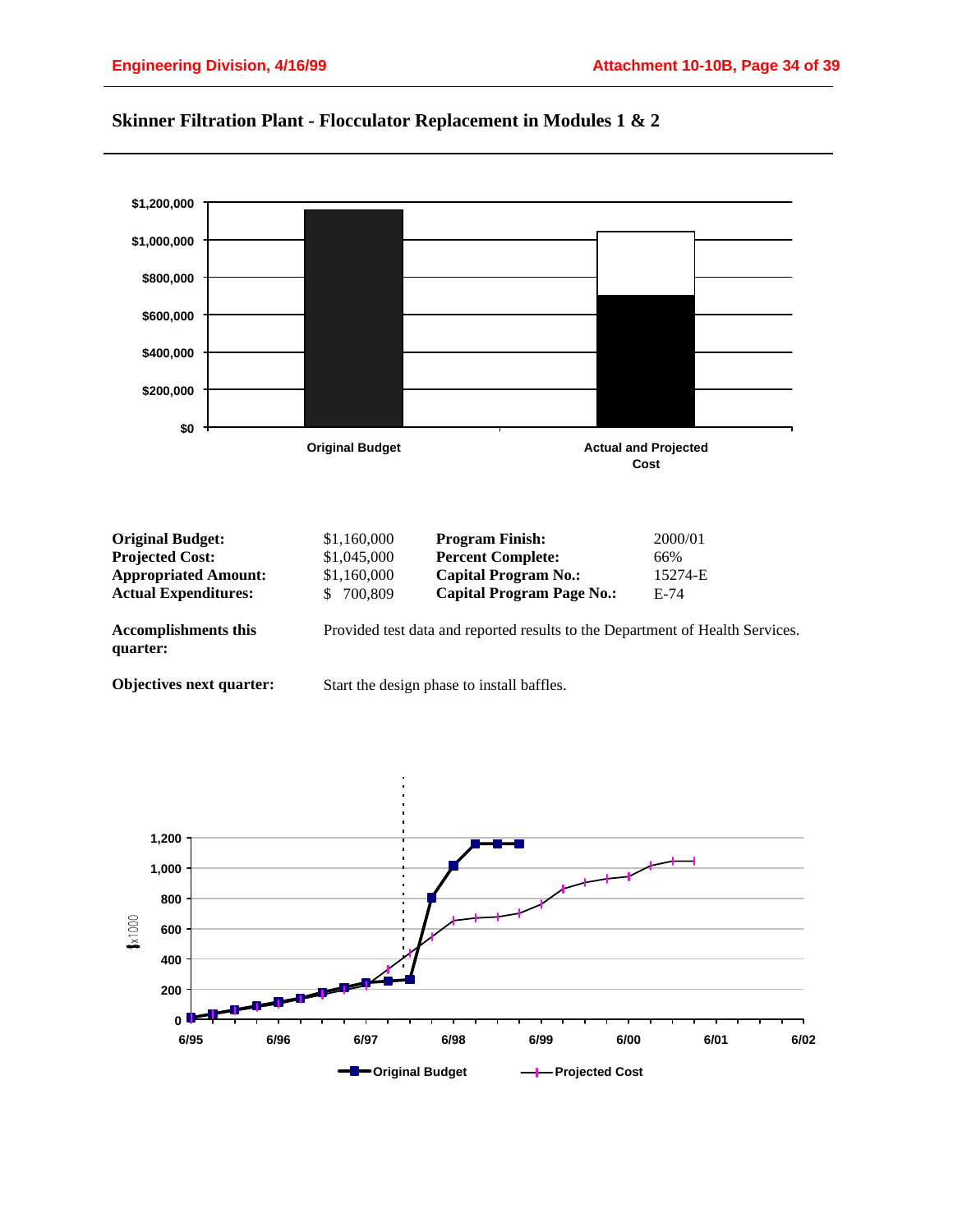

## **Skinner Filtration Plant - Modules 1 - 3 Replace Electrical Conduit and Wireways**

| <b>Original Budget:</b>                 | \$760,000                                                | <b>Program Finish:</b>           | 2000/01 |
|-----------------------------------------|----------------------------------------------------------|----------------------------------|---------|
| <b>Projected Cost:</b>                  | \$745,000                                                | <b>Percent Complete:</b>         | 61%     |
| <b>Appropriated Amount:</b>             | \$760,000                                                | <b>Capital Program No.:</b>      | 15249-A |
| <b>Actual Expenditures:</b>             | \$492,997                                                | <b>Capital Program Page No.:</b> | $E-75$  |
| <b>Accomplishments this</b><br>quarter: | Due to high water demand shut down has been rescheduled. |                                  |         |

**Objectives next quarter:**

Replace existing conduits, wireways and electrical cables on second half of Module 2.

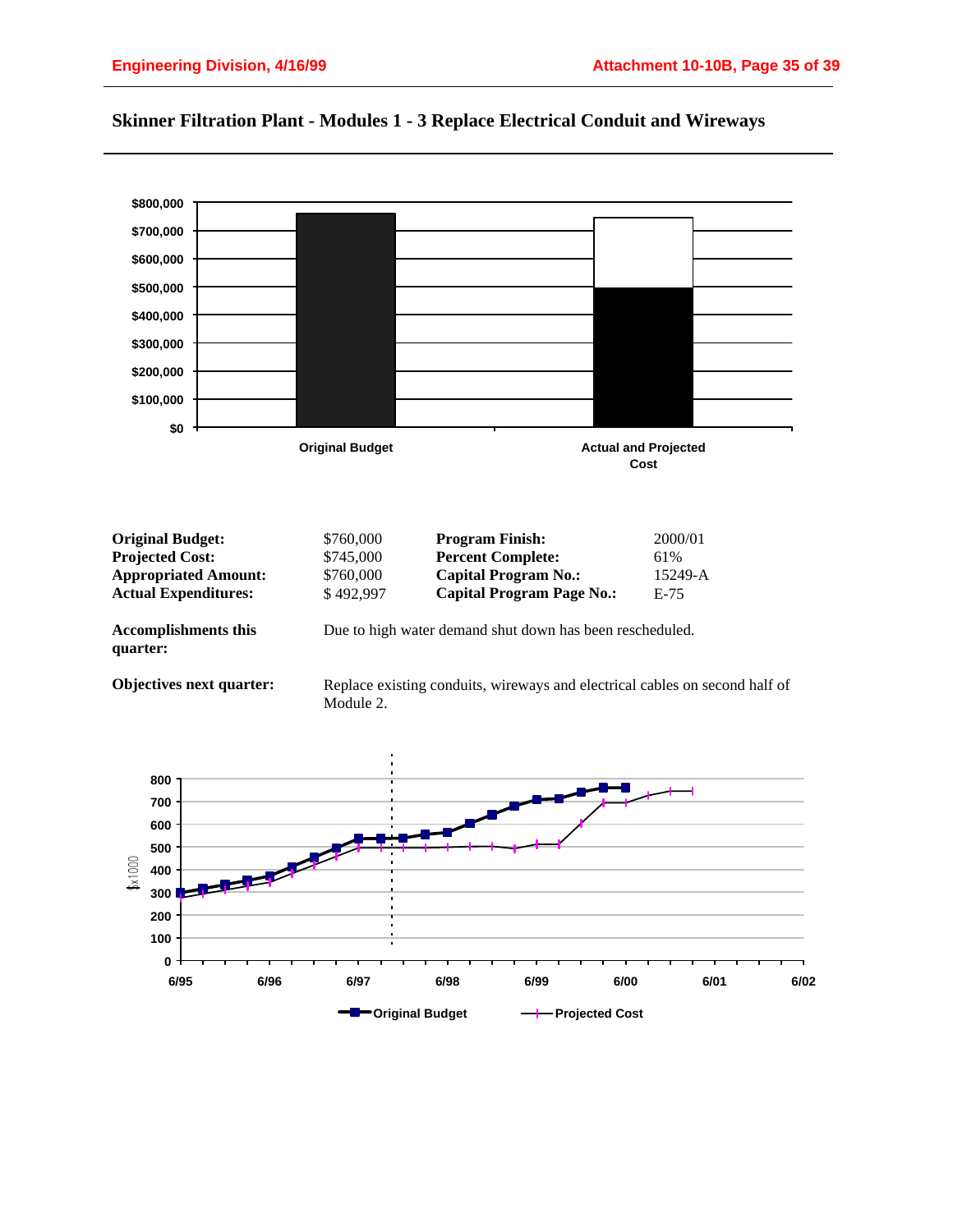

#### **Skinner Filtration Plant - Replacement of Filter Valves and Operator Modules 1 - 3**

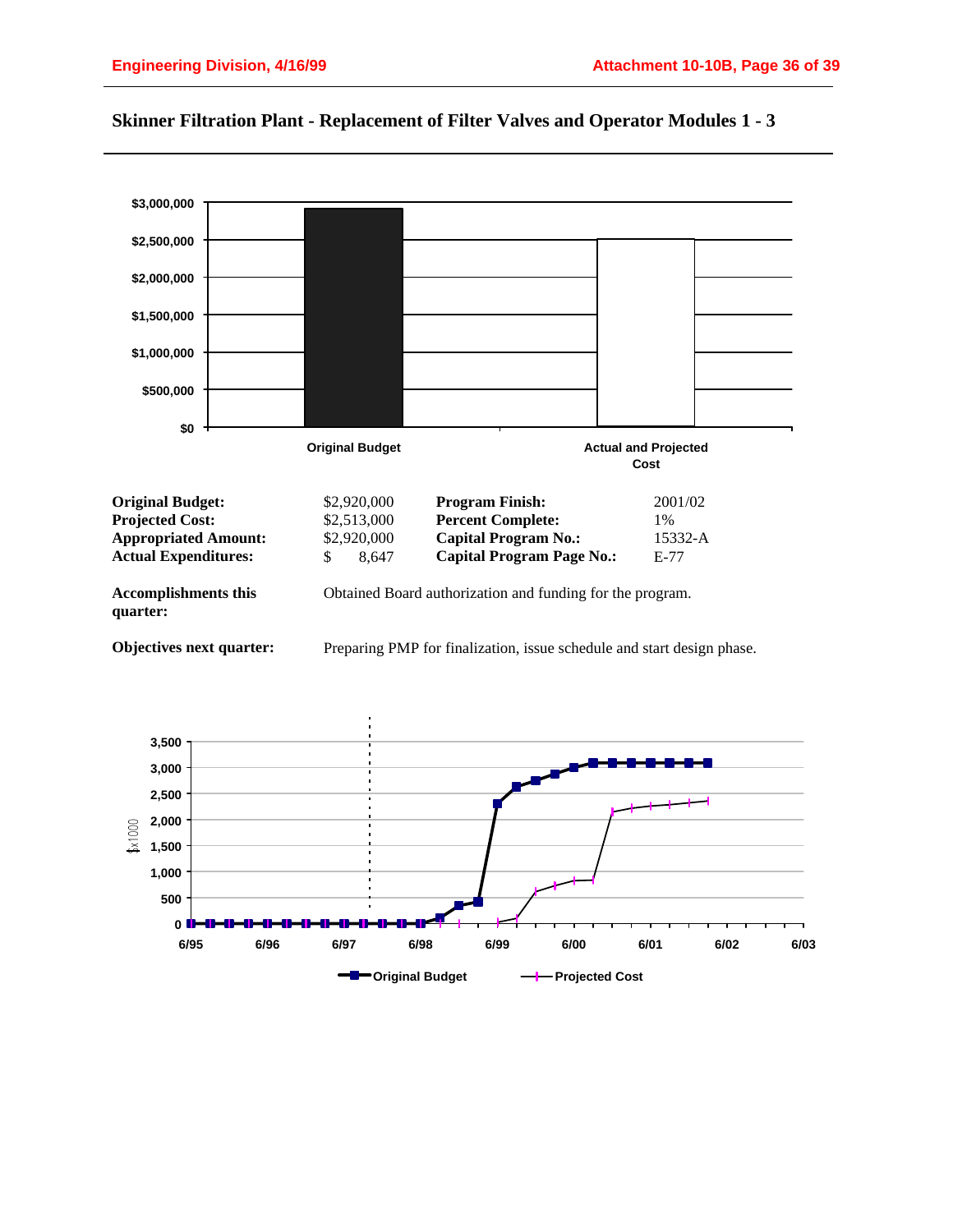## **Weymouth Filtration Plant - Rehabilitation Program**



\*Revised program estimate was reflected in Board Action No.1 (Aug.98)

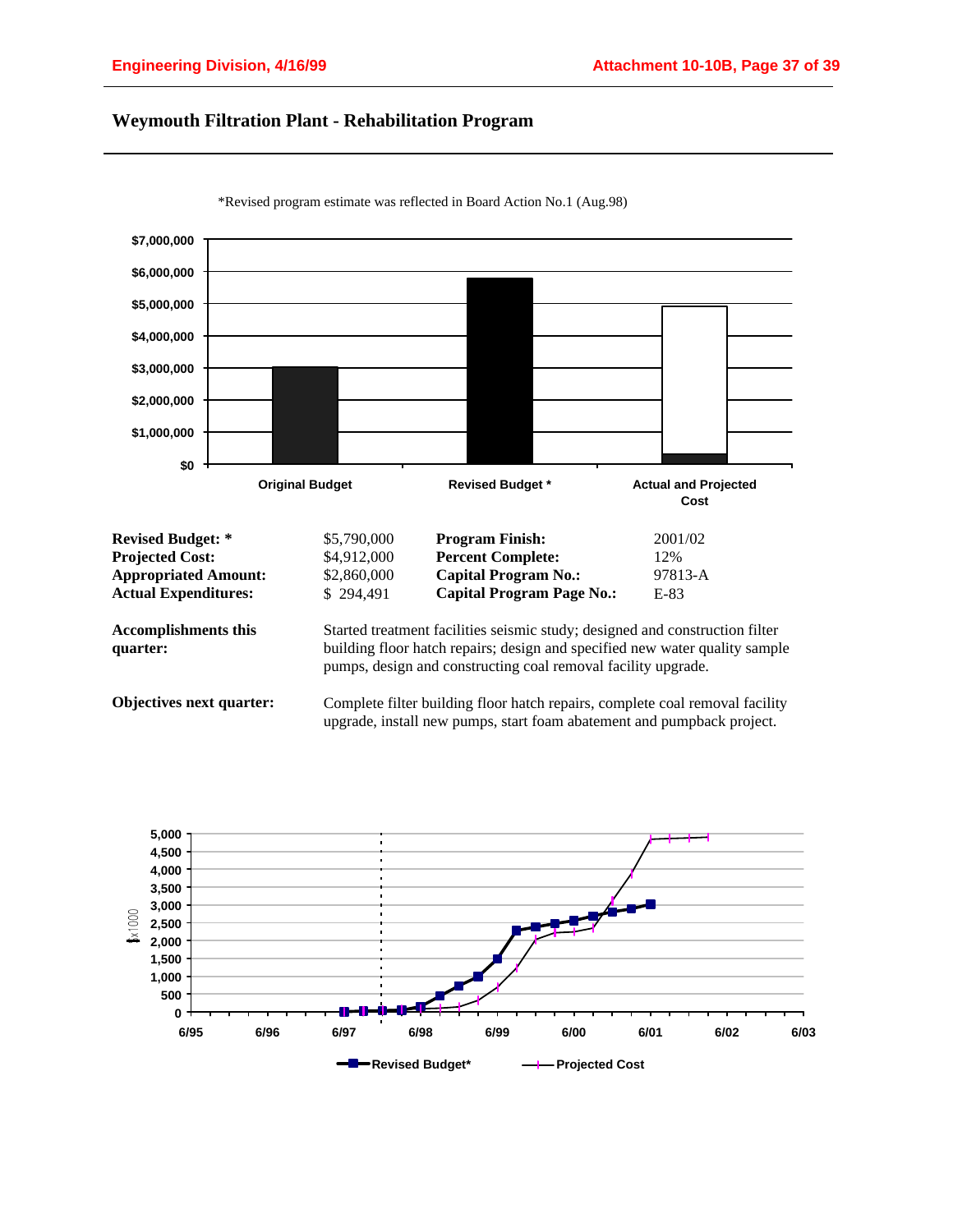

## **Weymouth Filtration Plant - WWRP Flocculation Equipment Repair and Replacment**